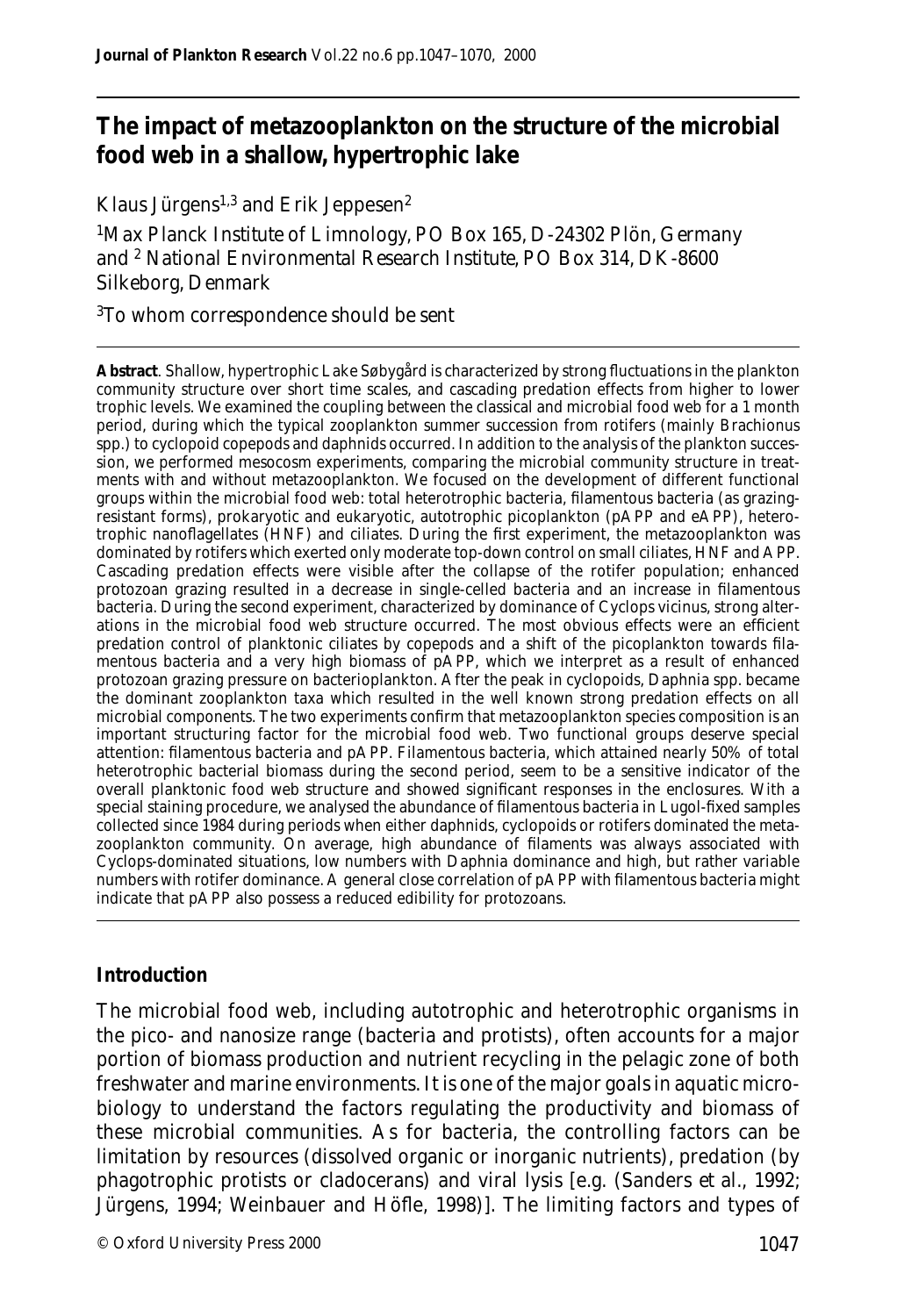grazers are, however, determined and modulated by the overall planktonic food web structure (Pace *et al.*, 1990; Vaqué and Pace, 1992). Research studies, especially from freshwater systems, have shown that the microbial food web is not a separate 'loop' but is connected to the classical grazer food chain in many direct and indirect ways (Riemann and Christoffersen, 1993).

Herbivorous zooplankton is known to influence the structure and dynamics of phytoplankton communities (Sterner, 1989). It has become evident that the impact of metazooplankton on the microbial food web is of similar importance, functioning in two different ways: first, indirectly, by mediating the resource supply for bacteria via phytoplankton dynamics and accelerated DOC release due to grazing (Jumars *et al.*, 1989); second, directly, by predation on microbial food web components, mainly the different groups of protists which fall into the prey size spectrum of most zooplankton species [reviews by (Arndt, 1993; Sanders and Wickham, 1993; Jürgens, 1994)]. The latter point, especially, has been examined in more detail in recent years, and has revealed many species-specific effects of the metazooplankton–protist link. It has been shown that nearly all metazooplankton taxa, with the notable exception of cyclopoid copepods, impose strong predation pressure on heterotrophic nanoflagellates (HNF) (Sanders *et al*., 1994; Jürgens *et al.*, 1996). Cyclopoid and calanoid copepods are known to be efficient selective grazers of planktonic ciliates (Burns and Gilbert, 1993; Wiackowski *et al.*, 1994; Wickham, 1995) and *Daphnia* effects the whole microbial food web, from ciliates to larger sized bacteria and picoalgae (Porter *et al.*, 1988; Jürgens, 1994).

It is a matter of debate how the strong links between metazooplankton and protists, and protists and picoplankton, may form a trophic cascade which affects planktonic bacteria. Experimental field mesocosm studies in which metazooplankton composition and biomass were manipulated revealed only little and contradictory evidence for such a trophic cascade. In some studies, the experimental manipulations of higher trophic levels did not result in clear changes in bacterial abundance (Pace and Funke, 1991; Wickham, 1998), whereas in others, the presence of *Daphnia* resulted in enhanced control of bacterial biomass (Riemann, 1985; Christoffersen *et al.*, 1993). The cascading trophic interactions which extend from the largest to the smallest organisms might be truncated at some lower level due to compensatory interactions (Pace *et al*., 1998). On the other hand, the aggregated variables, bacterial abundance and biomass, might not be sufficient for assessing cascading predatory effects on bacterioplankton because changes in predation impact can result in shifts of bacterial community composition rather than in changes of total biomass. In mesocosm experiments in meso- to eutrophic lakes, it has been observed that removal of metazooplankton, or a shift from *Daphnia* to copepods, results in an increased abundance of bacterivorous protists. This, in turn, triggers the development of grazing-resistant bacterial morphotypes and a shift in bacterial community composition with only minor changes in bacterial biomass (Jürgens *et al.*, 1994, 1999a).

Seasonal shifts in species composition of freshwater zooplankton are expected to be reflected in structural and functional changes in the microbial food web. Although we now have data on predatory effects of different zooplankton taxa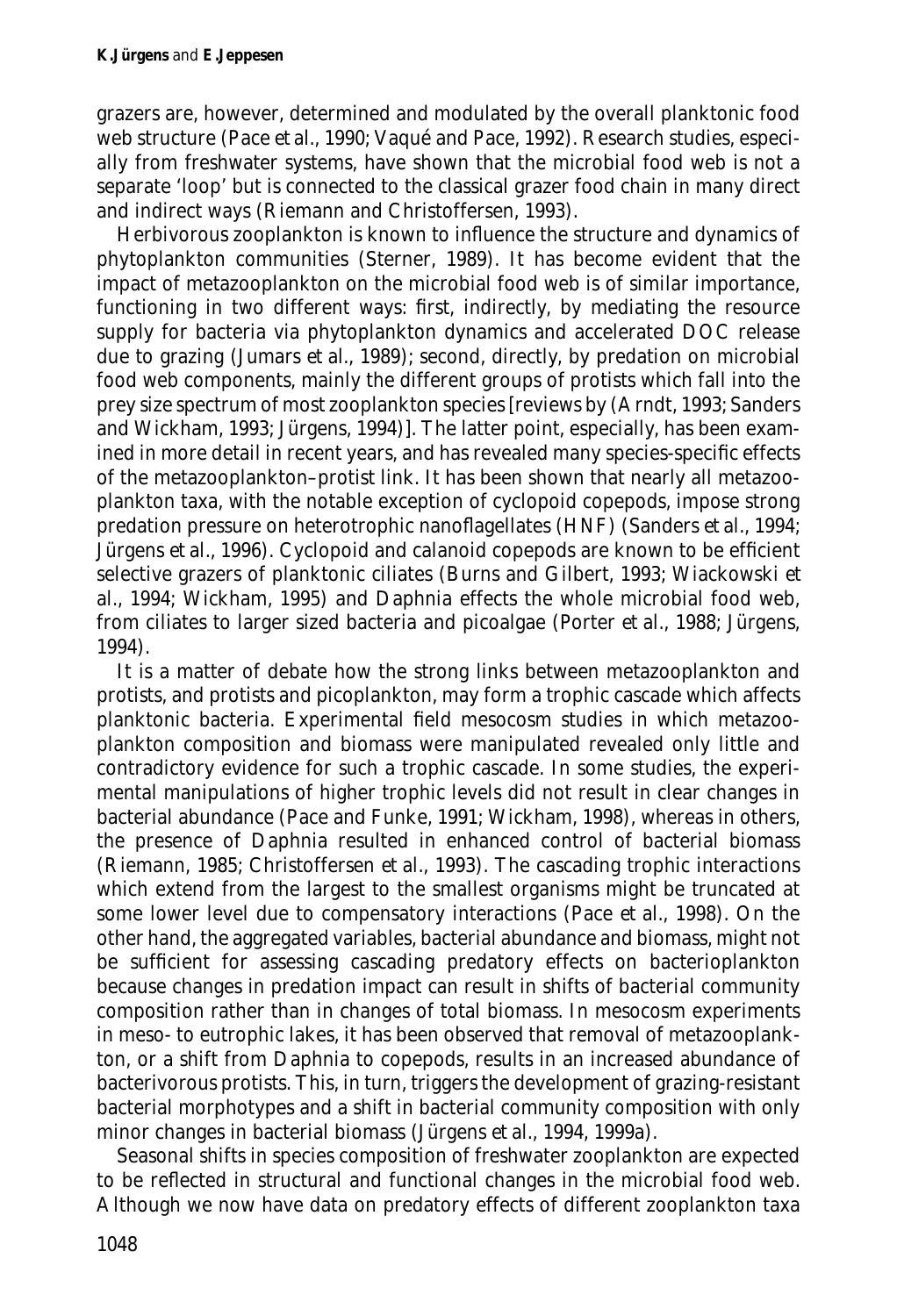on micobial components, it is still not possible to predict the structure, function and dynamics of the microbial food web in response to changes in metazooplankton, owing to the many direct and indirect interactions within the microbial food web, and the diverse interactions with the phytoplankton–zooplankton grazing food chain.

Hypertrophic lakes are especially suitable for the study of trophic interactions between metazooplankton and the microbial food web due to their relatively simple food web structure, which is generally dominated by few species in high numbers, and with marked oscillations of the whole food web (Sommaruga and Robarts, 1997; Jeppesen *et al*., 1997b). Shallow, eutrophic lakes are widespread in Denmark and have been studied extensively for several decades. One of the best studied systems is Lake Søbygård in Central Jutland, for which more than 18 years of field data have been analysed (Jeppesen *et al.*, 1998).

The goal of the present study was to examine the impact of metazooplankton on the structure of the microbial food web in Lake Søbygård by manipulating zooplankton biomass and composition in mesocosms. This approach has frequently been used to study trophic interactions between classical and microbial food webs in lakes (Christoffersen *et al.*, 1993; Brett *et al.*, 1994; Jürgens *et al*., 1994; Burns and Schallenberg, 1996). We performed mesocosm experiments during two consecutive stages in the plankton succession and compared the effects of different zooplankton treatments on the development of the microbial components. We focused on presumed important functional groups of the microbial food web, i.e., groups of species of very different taxonomy but with an assumed similar ecological position (mainly related to their size) within the planktonic food web. These groups were: phagotrophic protozoans (ciliates, HNF), heterotrophic bacteria (differentiated into normal morphotypes and filamentous forms) and autotrophic picoplankton (APP, differentiated into prokaryotic and eukaryotic cells). In a previous paper (Jürgens *et al*., 1999b), we presented results on the population dynamics and species composition of planktonic ciliates. Here, we focus on the cascading effects on autotrophic and heterotrophic pico- and nanoplankton. As filamentous bacteria proved to be a characteristic functional component of the microbial food web, we developed a staining protocol which allowed the enumeration of filaments in Lugol-fixed samples from previous periods. This gave further evidence that the appearance of filamentous bacteria is coupled via predatory cascades to the planktonic food web structure.

# **Method**

# *Study site and description of mesocosm experiments*

Lake Søbygård is a shallow, hypertrophic lake with a surface area of 38 ha, a mean and maximum depth of 1.0 and 1.9 m, respectively, and a hydraulic retention time of 15 to 20 days. The average concentration of chlorophyll *a* during summer is between 130 and 730 µg l–1, with decreasing values in recent years (Jeppesen *et al.*, 1990, 1998). Further details about the lake and the variations in its biological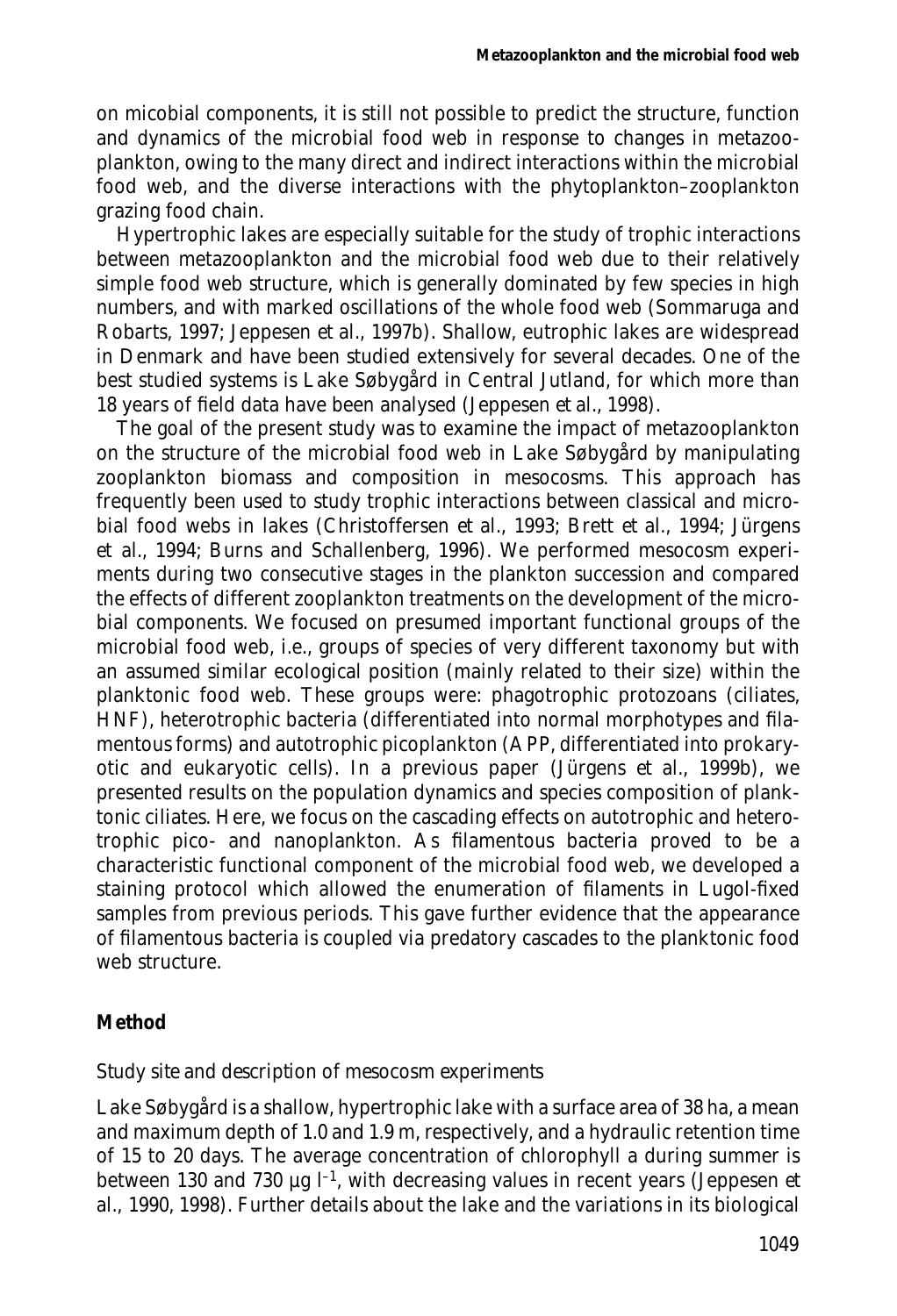structure are described in Jeppesen *et al*. (Jeppesen *et al*., 1990, 1996, 1997a, 1998), Hansen and Jeppesen (Hansen and Jeppesen, 1992) and Jürgens *et al.* (Jürgens *et al.*, 1999b).

The mesocosm experiments in Lake Søbygård were conducted during two consecutive stages in the plankton succession, from 6–11 July (Exp. 1) and from 19–24 July 1994 (Exp. 2). Data on the development of the plankton community in the lake were obtained by sampling at a mid-lake station (1.5 m depth) from early July to early August. Details on the experimental design are given in Jürgens *et al.* (Jürgens *et al.*, 1999b). Briefly, six 500 l polyethylene mesocosms, closed at the bottom and fixed to a wooden frame, were installed close to the shore of the lake. All mesocosms were first gently filled with water filtered through a 50  $\mu$ m mesh in order to remove mesozooplankton. In three of the mesocosms (in the following referred to as  $+ZP$ ) zooplankton was reintroduced with a 50  $\mu$ m plankton net at approximately natural densities. Three of the mesocosms were left without additional zooplankton (referred to as <50). Additionally, three 10 l glass bottles were filled with lake water, filtered through a 10 µm mesh to remove micro- and mesozooplankton, and incubated near the other mesocosms in the lake (referred to as <10).

# *Sampling and biological analysis*

Zooplankton abundance and composition were determined at the beginning and at the end of the experiments, in the mesocosms and in the lake. Samples of 2 l were filtered through a 40 µm mesh net and subsequently fixed in Lugol. Zooplankton were enumerated and sized with a half-automated image analysis system (SIS GmbH, Münster) equipped with a stereomicroscope. The biomass of the different groups of organisms (copepods, cladocerans, rotifers) was calculated from empirical length–weight relationships (Bottrell *et al*., 1976; E.Jeppesen, unpublished).

Sampling of the mesocosms for microbial components (picoplankton, protozoans) was done daily using a core sampler after gently mixing the water. For the analysis of the response of all organism groups, we chose two dates for each experiment: one in the middle (after 2–3 days) and one towards the end of the experiment (after 4–5 days). This sampling scheme covered the initial responses as well as the main shift of the on-going succession. Ciliates were counted and sized from Lugol-fixed samples using settling chambers and an inverted microscope. Bacteria, APP and HNF were enumerated from formalin-fixed samples (1.5%) after DAPI staining (Porter and Feig, 1980) in an epifluorescence microscope (Zeiss Axiophot). Autotrophic flagellates were distinguished from heterotrophs by Chl *a* autofluorescence. APP were counted under green light excitation and differentiated into prokaryotic APP (pAPP) (*Synechococcus-*like cells) and eukaryotic APP (eAPP) (mainly *Chlorella*-like cells) according to size, shape and presence of a nucleus. Whereas the size of pAPP (1–2 µm) fell into the formally defined picoplankton size range [0.2–2 µm, according to (Sieburth and Estep, 1985)], eAPP were slightly larger (2–3.5 µm) and partly belonged to the nanoplankton. However, as these cells overlap in size with pAPP and are generally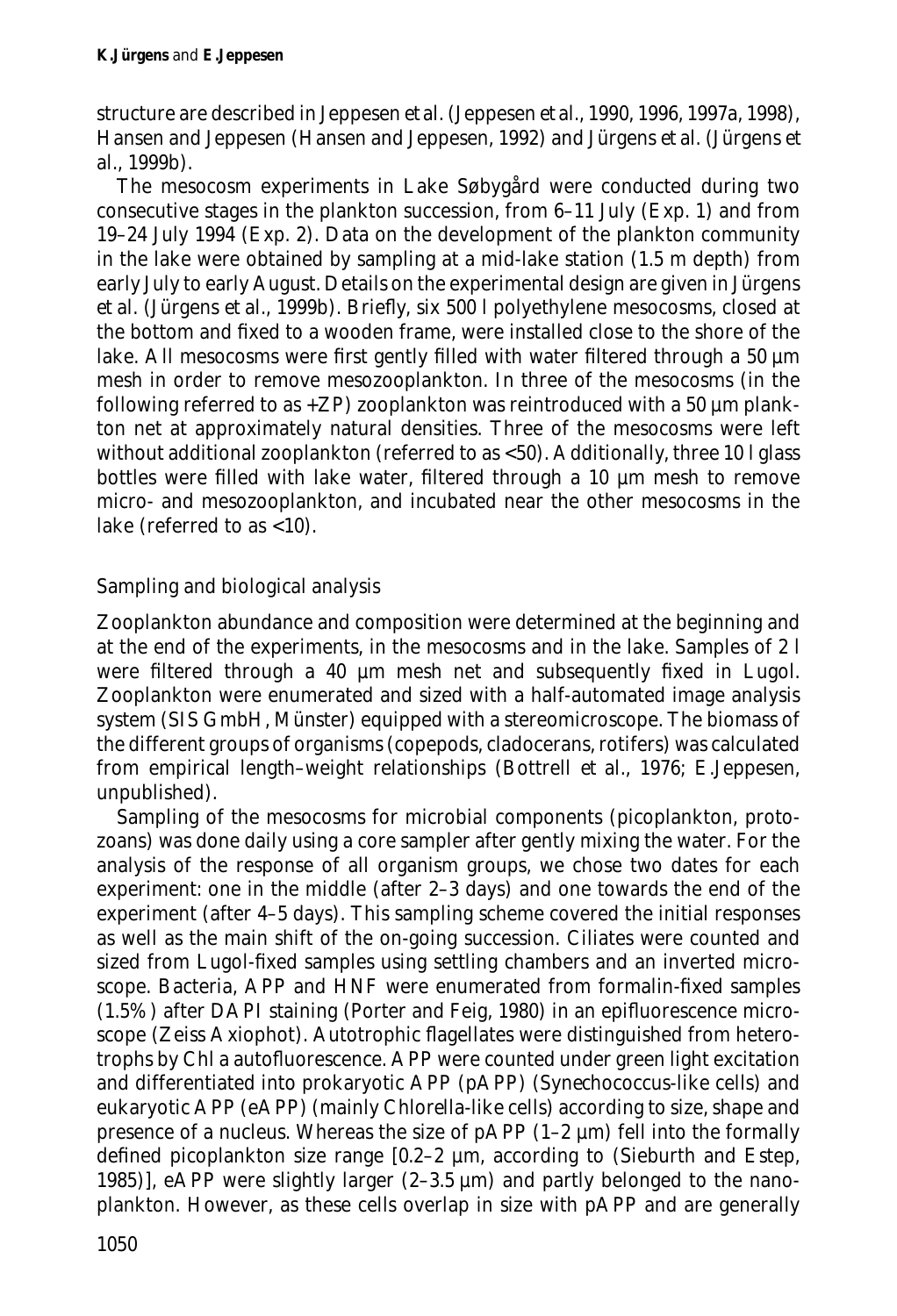accounted for as picoplankton, we included them here in APP. For some selected samples, cell sizes of heterotrophic and autotrophic picoplankton were measured with an automated image analysis system (SIS GmbH, Münster, Germany). Filamentous bacteria, which were defined as bacterial cells (or chains of cells) exceeding 5 µm in maximal length, were measured from the same DAPI preparations by screening transects across the filter and measuring the length of the filaments with the help of an ocular grid. For cell volume calculations, bacteria were assumed to represent cylinders with hemispherical ends, and filamentous bacteria were assumed to have the same mean width as the single-celled bacteria measured with the image analysis system.

The incorporation of methyl-3H-thymidine into bacterial DNA was measured at the start and end of each experiment as an estimate of bacterial production.  $[3H]$ thymidine was added to water samples (two replicates per mesocosm) and to a formalin-killed control at a final concentration of 20 nM and incubated *in situ* for 20 min. Incubations were terminated by adding formalin (1.5% final concentration), followed by filtration of the samples on a 0.2 µm cellulose acetate filter, and rinsed eight times with 1 ml ice-cold 5% TCA. Radioactivity of the filters was assayed by liquid scintillation counting; quench correction was made using the external channels ratio method.

### *Enumeration of filamentous bacteria in old Lugol-fixed samples*

To obtain more information on the relationship between the appearance of the major zooplankton taxa and filamentous bacteria in Lake Søbygård, we tried to determine the abundance and biomass of filamentous bacteria in acid Lugol-fixed samples from previous years for which data on zooplankton were available (back until 1984). We tried to develop a procedure for visualizing bacterial filaments in these samples and tested different fluorochromes and procedures for staining, post-fixation and embedding. The optimum protocol found was as follows. A subsample of the Lugol sample is decolourized by the addition of a few drops of thiosulphate. To a 1 ml sample, either sodium or potassium citrate (25 mM final concentration) and the fluorochrome SYTO 9 (10 µM final concentration; SYTO 9 is available in the LIVE/DEAD kit from Molecular Probes) are added. The sample is filtered, similar to the DAPI staining, on a black 0.2 µm polycarbonate membrane filter (Millipore), and the wet filter is placed on a glass slide and covered with a drop of melting point bath oil (Sigma) and a cover slip. Bacterial filaments (and all other organisms) can be viewed under green excitation. Although fading was very rapid, it was possible to apply the same counting procedure for bacterial filaments as in normal DAPI preparations.

For the assessment of bacterial filaments in old Lugol samples, we chose sampling dates at which one of the three major zooplankton groups in Lake Søbygård, daphnids, cyclopoid copepods or rotifers, dominated total zooplankton biomass by more than 80%, and when total zooplankton biomass exceeded 1 mg dry wt  $l^{-1}$ .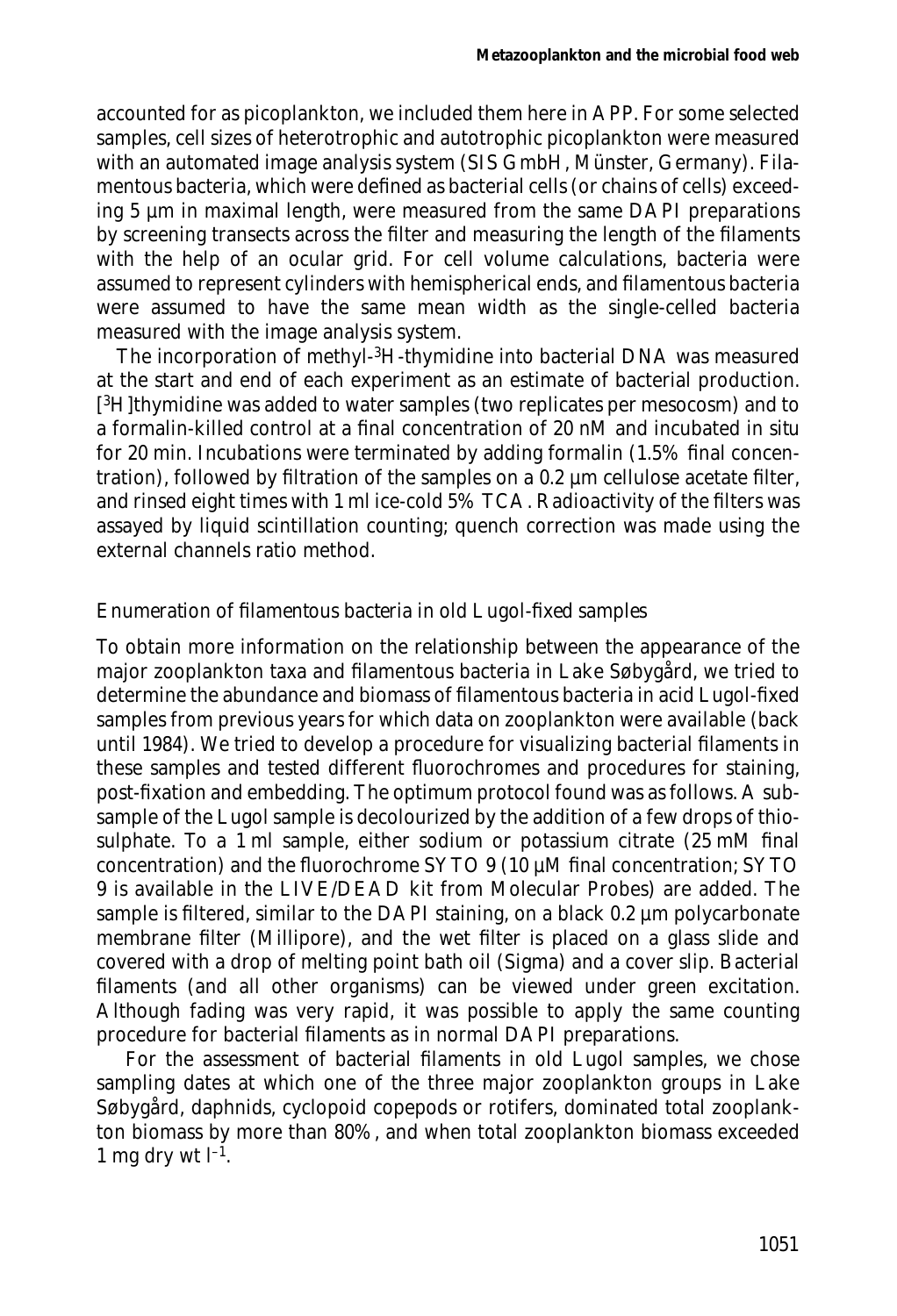# *Other parameters and statistical analysis*

In a parallel study (Jürgens *et al.*, 1999b) we described physico-chemical data on the lake and the mesocosms during the study period: water temperature, inorganic nutrients (N, P), particulate organic carbon (POC) and Chl *a*. Furthermore, we provided data on the identification and species composition of the ciliate assemblage and of the metazooplankton in the lake and in the experiments, and the results will therefore only be repeated briefly here.

For all statistical analysis of the data, we used the software package STATIS-TICA. Differences in development of the various groups of organisms in the mesocosms, and differences in filament biovolume in old Lugol samples, were tested by a one-way analysis of variance (ANOVA). Data were log-transformed to stabilize variances. In the case of significant differences, we compared the mean values of the different treatments with post-hoc tests (Tukey's HSD). In order to reveal potential relationships in the development of the different organisms, a correlation analysis (Pearson) was performed on log-transformed data.

# **Results**

# *Plankton development in Lake Søbygård*

The period during which our mesocosm experiments were performed was characterized by warm and stable weather conditions, with water temperatures of 20–25°C. The plankton community showed a pronounced dynamic development with strong shifts in population sizes of the different functional groups. At the beginning of our observation period, the metazooplankton was dominated by rotifers, mainly *Brachionus calyciflorus* and *Keratella quadrata* [for a detailed zooplankton species list see (Jürgens *et al*., 1999b)], and abundance of cyclopoid copepods was low (Figure 1). Phytoplankton had, with a Chl *a* concentration of  $26 \mu g$  l<sup>-1</sup>, the lowest biomass during the 1994 growing season and mainly consisted of cryptomonads and green algae (*Actinastrum* sp., *Monoraphidium* sp., *Scenedesmus* sp., *Pediastrum* sp.). This corresponds to a 'clear water' state for this hypertrophic lake (Jeppesen *et al*., 1990). For most of the remaining time from April to November, the Chl *a* concentrations fluctuated between 200 and 400  $\mu$ g l<sup>-1</sup> (E.Jeppesen, unpublished data). Besides rotifers, the abundance of large (>30 µm), mainly raptorial ciliates (e.g. *Monodinium* sp., *Lagynophria* sp.) was also high, up to 9 cells ml<sup>-1</sup>. Small ciliates  $\left( < 30 \mu \text{m} \right)$  were at a medium level (118 ml–1) and mainly consisted of small oligotrichous species (*Halteria grandinella*, *Strobilidium* spp.) and small prostomatids (Jürgens *et al*., 1999b). Maximum bacterial levels were >15  $\times$  10 $^{6}$  ml<sup>-1</sup>, consisting nearly entirely of freely suspended single cells (Figure 2). Filamentous bacteria constituted only an insignificant part of total bacterial biomass  $\langle$  <10<sup>4</sup> cells ml<sup>-1</sup>); pAPP and eAPP were also at their minimal levels during our study period.

During the next week (until July 12), corresponding to the duration of Experiment 1, significant changes occurred within the plankton community, starting with a collapse of rotifers which decreased to less than 5% of the previous level. Only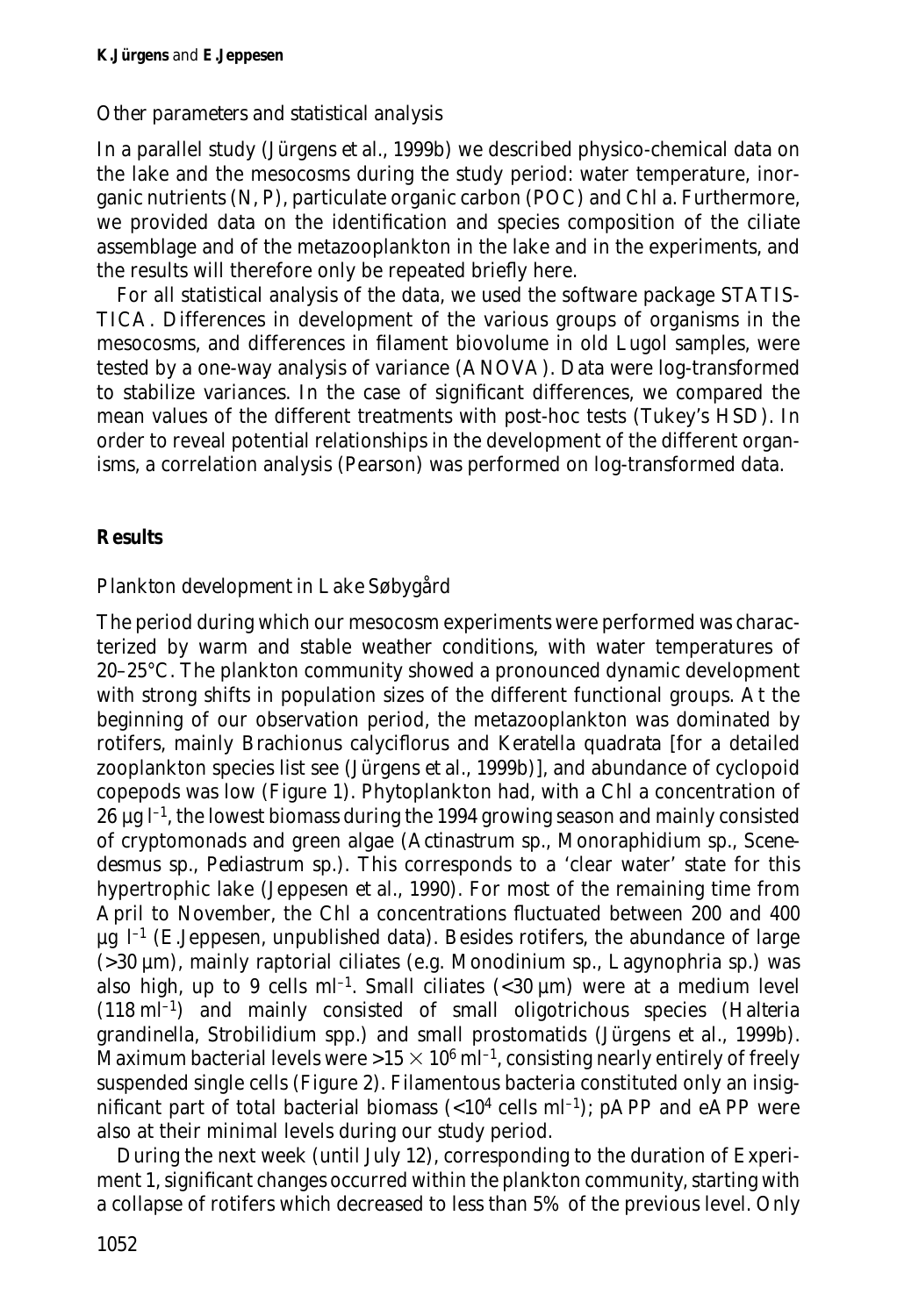

**Fig. 1.** Development in the planktonic community of Lake Søbygård during the study period (midlake station); black, horizontal bars correspond to the time of the enclosure experiments. **A**: zooplankton biomass of the three groups (cladocerans, cyclopoids and rotifers), estimated for the dates when enclosure experiments 1 and 2 started and finished; chlorophyll-*a* concentrations (closed circles); **B**: small and large (>30 µm) ciliates; **C**: bacterial abundance (freely suspended rods and cocci) and biovolume of filamentous bacteria; **D**: eukaryotic (mainly *Chlorella*-type) autotrophic picoplankton (eAPP) and HNF; E: prokaryotic (*Synechococcus*-type) autotrophic picoplankton (pAPP).

the predatory *Asplanchna* spp. remained, at around 600 ind. l–1. The reason for this rotifer collapse was probably a combination of higher predation losses by *Asplanchna* spp. and by the increasing numbers of cyclopoids (mainly *Cyclops vicinus*) and, in the case of *Brachionus* spp., strong infection by parasites (microsporidians). The decline in rotifers and the overall low metazooplankton biomass were paralleled by a strong increase in Chl  $a$  to 219  $\mu$ g l<sup>-1</sup>, caused by a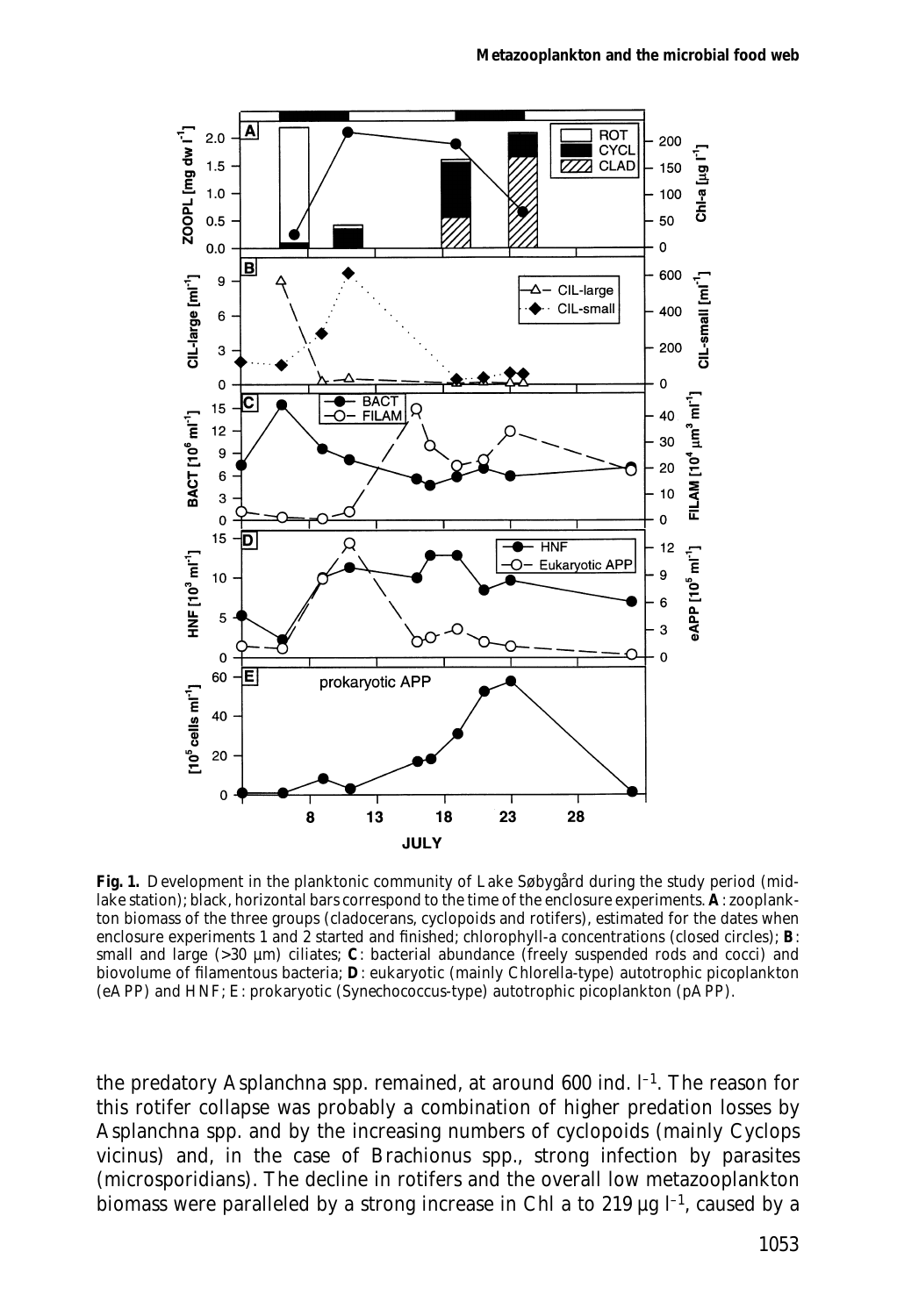bloom of *Scenedesmus* spp. and picoalgae, and also by pronounced shifts within the microbial food web.

Whereas large ciliates declined, similar to rotifers, small ciliates (prostomatids and oligotrichous species) increased exponentially [for details on ciliate composition see (Jürgens *et al*., 1999b)]. Besides small ciliates, HNF and eukaryotic APP also increased to a maximum value during the observation period. Both functional groups developed relatively synchronously during the study period and overlapped also in size; HNF consisted mainly of naked forms (probably chrysomonads) in the size range  $3-5 \mu m$ , and picoeukaryotes resembled mainly *Chlorella* and *Monoraphidium*, in the size range 1.5–3.5 µm.

One week later, at the start of the second experiment, the cyclopoids had reached their population maximum and cladocerans (mainly *Daphnia* sp.) had appeared as the second crustacean zooplankton group. The fact that Chl *a* was still at around 200  $\mu$ g l<sup>-1</sup> indicated that daphnids were not yet exerting a substantial grazing pressure. Again, strong alterations in the functional groups within the microbial food web occurred. The peak in *Cyclops vicinus* (>300 ind. l<sup>-1</sup>, copepodites + adults) was accompanied by a decline of the ciliate community to about  $10\%$  of the previous level (30–60 cells ml<sup>-1</sup>), whereas HNF remained fairly high  $(7-13 \times 10^3 \text{ cells m}^{-1})$ . Another pronounced change compared with the week before was the appearance of large numbers of filamentous bacteria. The concentration of filaments, which were mostly long, straight threads (Figure 2), increased to  $>10^5$  ml<sup>-1</sup>, with mean cell lengths of 15–30  $\mu$ m, and remained at those high concentrations until the end of the study period. Prokaryotic APP (*Synechococcus*-type), in the form of single cells and small loose aggregates, increased continuously during the second experiment and reached maximum numbers of  $>\!5\times10^6$ cells ml–1. Although *Daphnia* spp. became the dominant zooplankton taxa until the end of the second experiment  $(>200$  ind.  $l^{-1}$ , mean size 1 mm), no more drastic changes occurred within the microbial food web. An increase in total grazing pressure was indicated by a decrease in Chl  $a$  to 68  $\mu$ g l<sup>-1</sup> and a further decline in protists. On the last sampling date at the beginning of August, picocyanobacteria had declined to comparatively low numbers (but still around  $10^5$  cells ml<sup>-1</sup>) and the levels of heterotrophic protists remained low (ciliates) or intermediate (HNF) compared with the previous weeks.

Inorganic nutrients also changed from the first to the second experiment (Jürgens *et al*., 1999b). Whereas dissolved P and N were present in high concentrations during the first experiment (0.8 and 0.9 mg  $l^{-1}$ , respectively), ammonium and nitrate were reduced to undetectable levels due to the phytoplankton bloom during the second experiment. Concurrently, total sestonic organic carbon increased in parallel from ~3 to >10 mg C l–1 [data in (Jürgens *et al*., 1999b)].

### *Mesocosm experiments*

The manipulation of the zooplankton community by our size-fractionated filling of the mesocosms proved to be successful and in both experiments, we obtained treatments virtually without any metazooplankton  $\left($ <10  $\mu$ m), without crustacean zooplankton and brachionids  $(<50 \mu m$ ), and with a zooplankton composition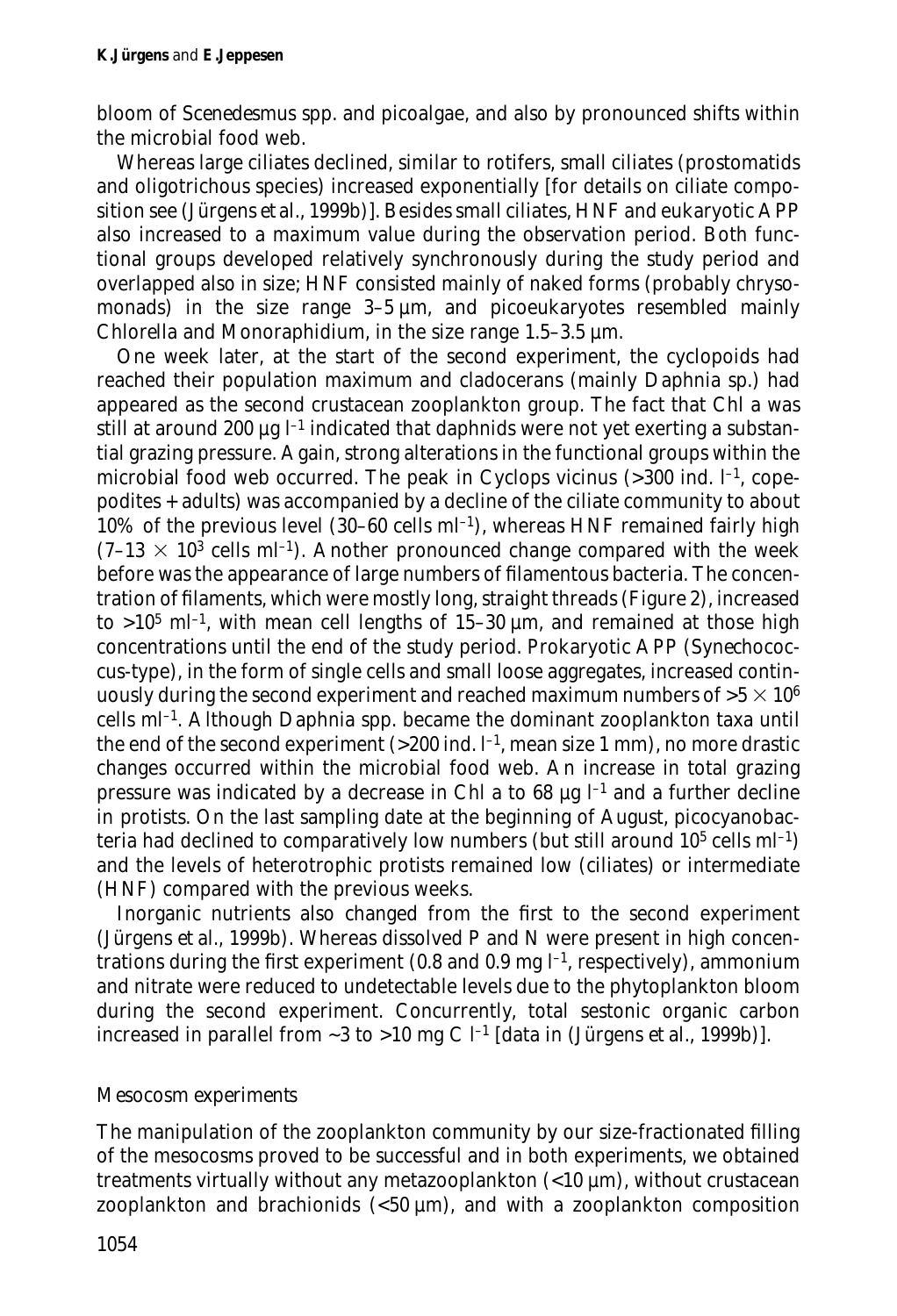

А

B

**Fig. 2.** DAPI-stained preparations (1 ml sample on 0.2 µm filters) of bacterioplankton from Lake Søbygård. **A**: start of Experiment 1; **B**: start of Experiment 2. Bar in panel B corresponds to 20 µm and applies to both panels.

comparable with that of the lake (+ZP). However, differences between +ZP and the lake were recorded with respect to total zooplankton biomass. In the first experiment, the +ZP mesocosms received only about half and in the second experiment, nearly twice the biomass compared with the actual lake community (Figure 3).

The strong dynamics in zooplankton biomass and composition occurring in the lake (Figure 1) also appeared in the mesocosms. The *Brachionus* spp. population collapsed in +ZP, and in <50 a large population of small rotifers, mainly *Filinia* spp., developed. This resulted in a reversed situation by the end of the experiment; zooplankton biomass in <50 was higher than in +ZP. In the second experiment, zooplankton biomass of +ZP and <50 remained clearly different throughout. As in the lake, a shift from *Cyclops* to *Daphnia* dominance occurred in +ZP, whereas in <50, crustacean zooplankton remained at very low levels and only rotifer abundance increased significantly (Figure 3).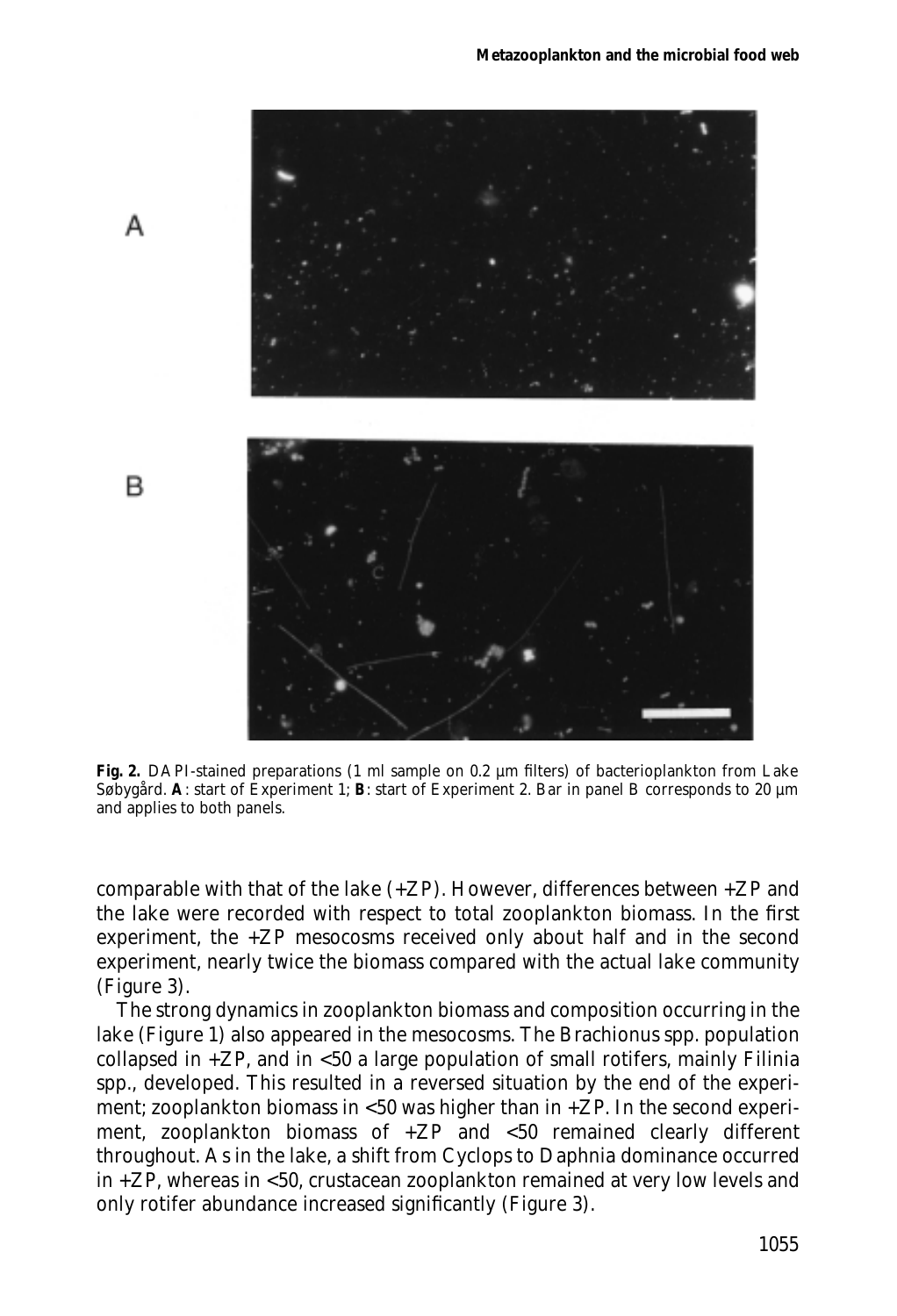

**Fig. 3.** Biomass and composition of metazooplankton in the enclosure experiments. Left bars: start of experiment; right bars: end of experiment. Mean values of three replicate enclosures. Mean coefficient of variation (CV) in the biomass of the three zooplankton taxa was 31%.

For the analysis of corresponding changes in the microbial food web of the different zooplankton treatments, we focused on the development of the functional groups ciliates, HNF, total bacteria, filamentous bacteria, pAPP and eAPP. The response of these groups in the mesocosms as well as in the lake is shown in Figure 4 (Exp. 1) and Figure 5 (Exp. 2). As the zooplankton community of +ZP was similar to that of the lake, we compared the data of <50 and <10 with the +ZP mesocosms. Significant differences (*P* < 0.05) in the mean values compared with +ZP are indicated by asterisks in Figures 4 and 5.

Experiment 1, in which the zooplankton community was dominated by rotifers with a slight increase of cyclopoids, revealed a relatively similar pattern in the response of the microbial components in all treatments compared with the lake (Figure 4). All groups of organisms increased in abundance during the course of the experiment except bacteria, which continuously decreased, and ciliates, which declined in <50. Compared with +ZP, the mesocosms with an altered (<50) or eliminated (<10) metazooplankton community showed the most significant differences in the development of ciliates and filamentous bacteria. Small ciliates increased in <10 and decreased in <50. The high ciliate concentrations (>1000 cells ml–1) in <10 were mainly composed of the algivorous *Urotricha* spp. The decrease in small ciliates in <50 was paralleled by an increase in small rotifers (Figure 2) and large, predatory ciliates (Jürgens *et al*., 1999b). The other variable which developed significantly differently was filamentous bacteria. Although there was a general trend towards an increase of filaments in the lake and in +ZP, this increase was more pronounced in <50 and especially in <10.

The initial situation of the second experiment was characterized by a high phytoplankton biomass and a relatively low ciliate concentration (28 cells ml–1),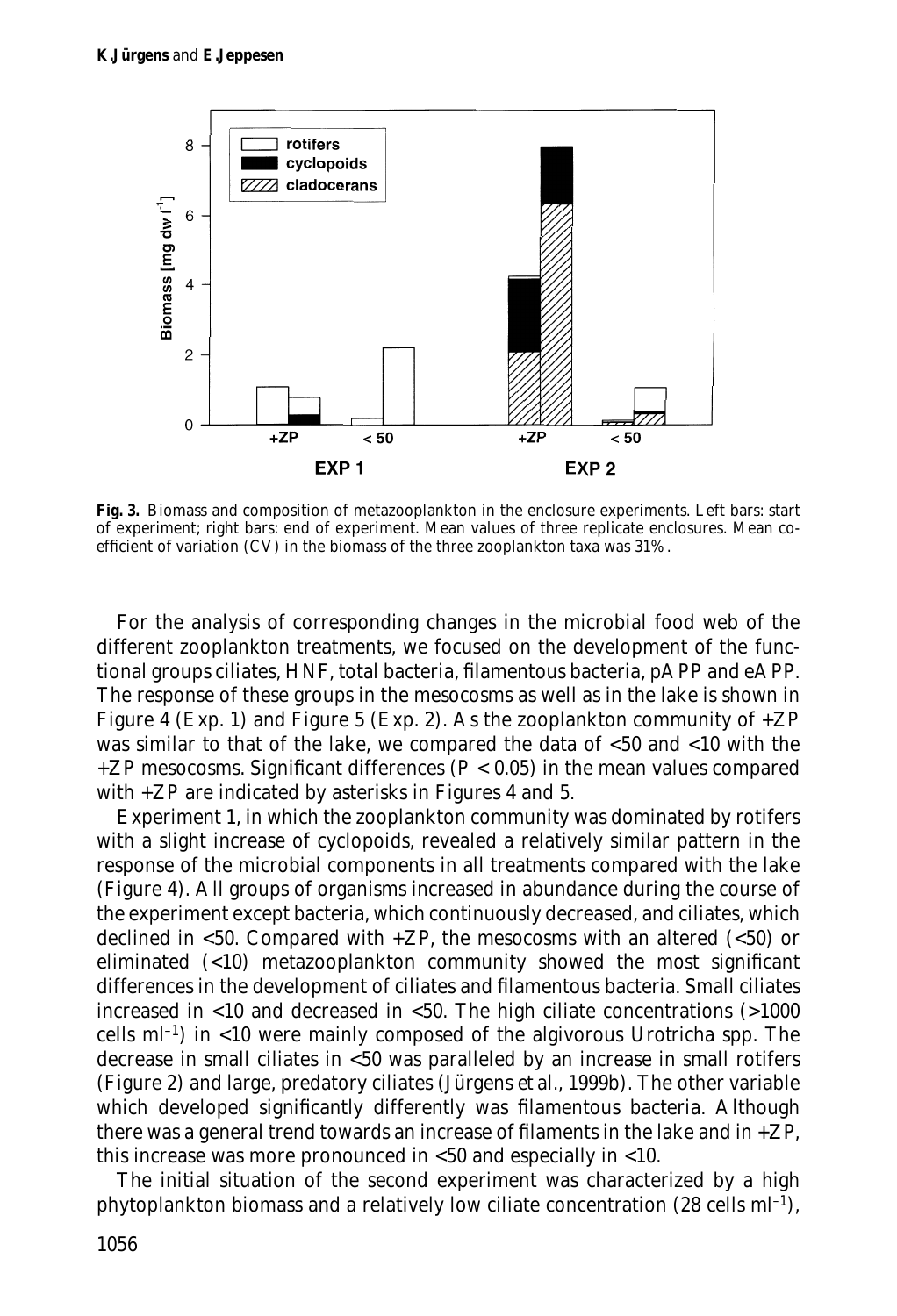

**Fig. 4.** Development in the different functional groups of the microbial food web in Lake Søbygård and in the enclosures of Experiment 1. Mean values of three enclosures  $\pm$  1 SD. Asterisks denote significant differences ( $P < 0.05$ ) compared with the +ZP enclosures (Tukeys's HSD).

mainly small-sized (13–18 µm) *Urotricha* spp. (Jürgens *et al*., 1999b). Drastic changes, compared with the first experiment, were that eAPP abundance was about one order of magnitude lower, whereas pAPP abundance and biovolume of filamentous bacteria were about one order of magnitude higher (Figures 4 and 5).

The zooplankton in +ZP was composed of cyclopoids and daphnids (Figure 3). This was comparable with the lake except that population growth of *Daphnia* spp. was much higher in the mesocosms than in the lake, and the situation shifted from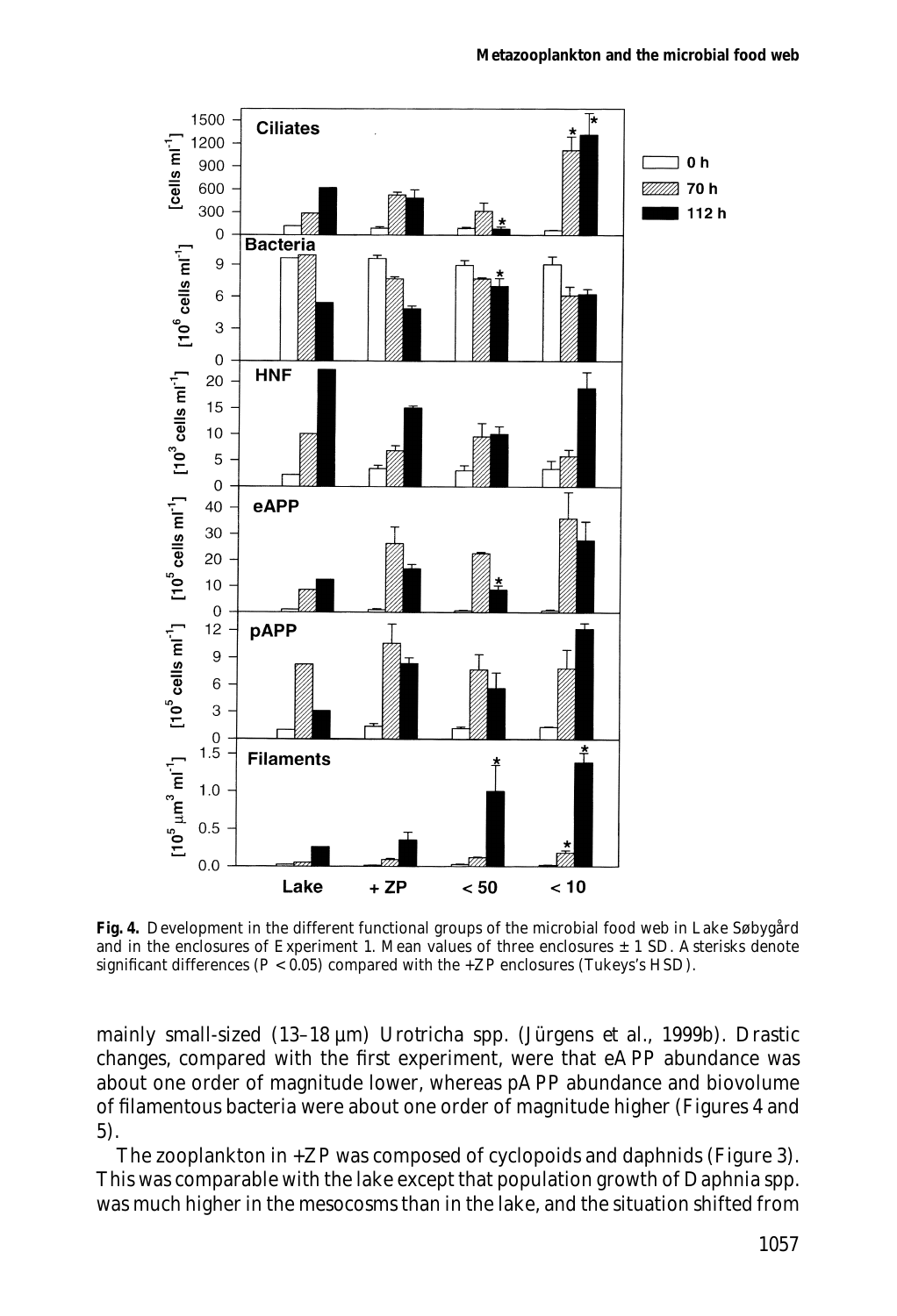

**Fig. 5.** Development in the different functional groups of the microbial food web in Lake Søbygård and in the enclosures of Experiment 2. Mean values of three enclosures  $\pm$  1 SD. Asterisks denote significant differences ( $P < 0.05$ ) compared with the  $+ZP$  enclosures (Tukeys's HSD).

dominance of *Cyclops* to dominance of *Daphnia* within the experimental period. The response of the microbial components in +ZP was relatively similar to that of the lake at the first sampling date (60 h), but deviated strongly towards the last sampling (103 h). Then, all components decreased, with an overall reduction of sestonic biomass to about 10% of the initial level, indicating the beginning of a *Daphnia*-induced clear water phase.

Consequently, the comparison of the zooplankton manipulated treatments <10 and  $<$ 50 with the  $+$ ZP mesocosms revealed significant differences ( $P$   $<$  0.05) for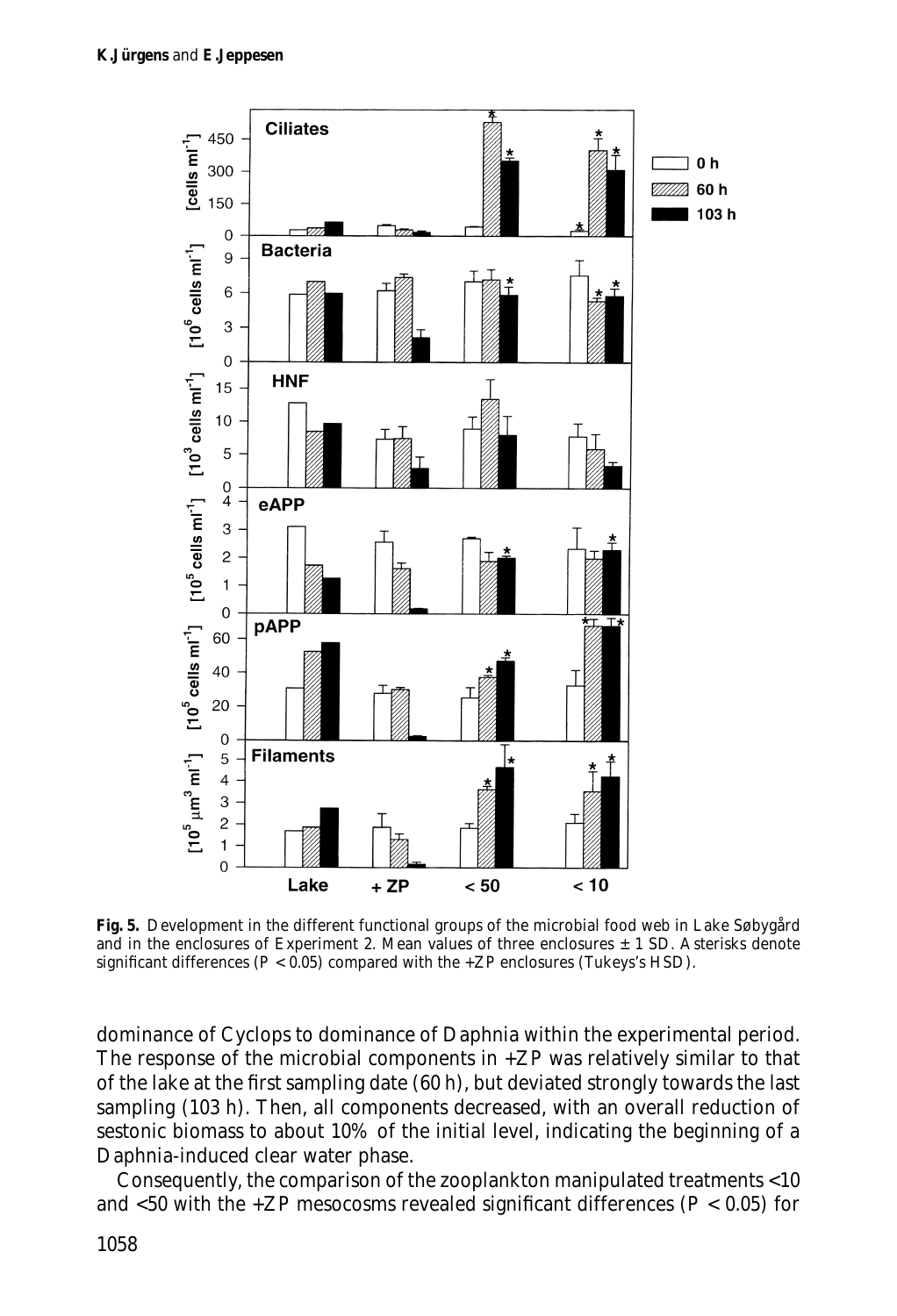all components except HNF at the second sampling date (Figure 5). For the first sampling date, when *Cyclops* still dominated the metazooplankton, the increase in ciliates was the most obvious effect after zooplankton removal, but also, pAPP increased significantly in the <50 and <10 mesocosms.

A correlation analysis of all available data points from both experiments and from the lake  $(n = 60)$  revealed some relatively weak, though significant  $(P <$ 0.05), correlations (all positive) between some of the functional groups: ciliates were correlated to HNF  $(r = 0.37)$  and to eAPP  $(r = 0.67)$ , HNF also to pAPP  $(r = 0.40)$ , and filamentous bacteria to HNF  $(r = 0.46)$ . The only strong positive correlation was between filamentous bacteria and pAPP (*r* = 0.90).

#### *Bacterial productivity*

The data on thymidine incorporation give an estimate of the bacterial production in the lake and the mesocosms, and also some indication of possible shifts in bacterial activity during enclosement. Thymidine incorporation into lake bacterioplankton was in the range 150–450 pM Thy  $h^{-1}$  during the study period (Figure 6). Taking a standard conversion factor of  $2 \times 10^9$  cells (nmol thymi- $\text{dine}$ <sup> $-1$ </sup> [e.g. (Bell, 1988)] and the actual bacterial concentrations, the doubling times of the bacterial community were in the range of 7–14 h. Bacterial productivity in the mesocosms of Exp. 1 (1 day after filling) was significantly  $(\overrightarrow{P} < 0.05)$ enhanced compared with the lake (Figure 6). However, parallel to the decline in bacterial abundance during the course of the experiment, thymidine incorporation also decreased and reached values more similar to those of the lake. Also in the second experiment, thymidine values declined, parallel to the decrease in bacterial abundance.



**Fig. 6.** Incorporation of <sup>[3</sup>H]-thymidine into the macromolecular fraction of bacterioplankton in the two enclosure experiments and in Lake Søbygård. Mean values of three enclosures ±1 SD.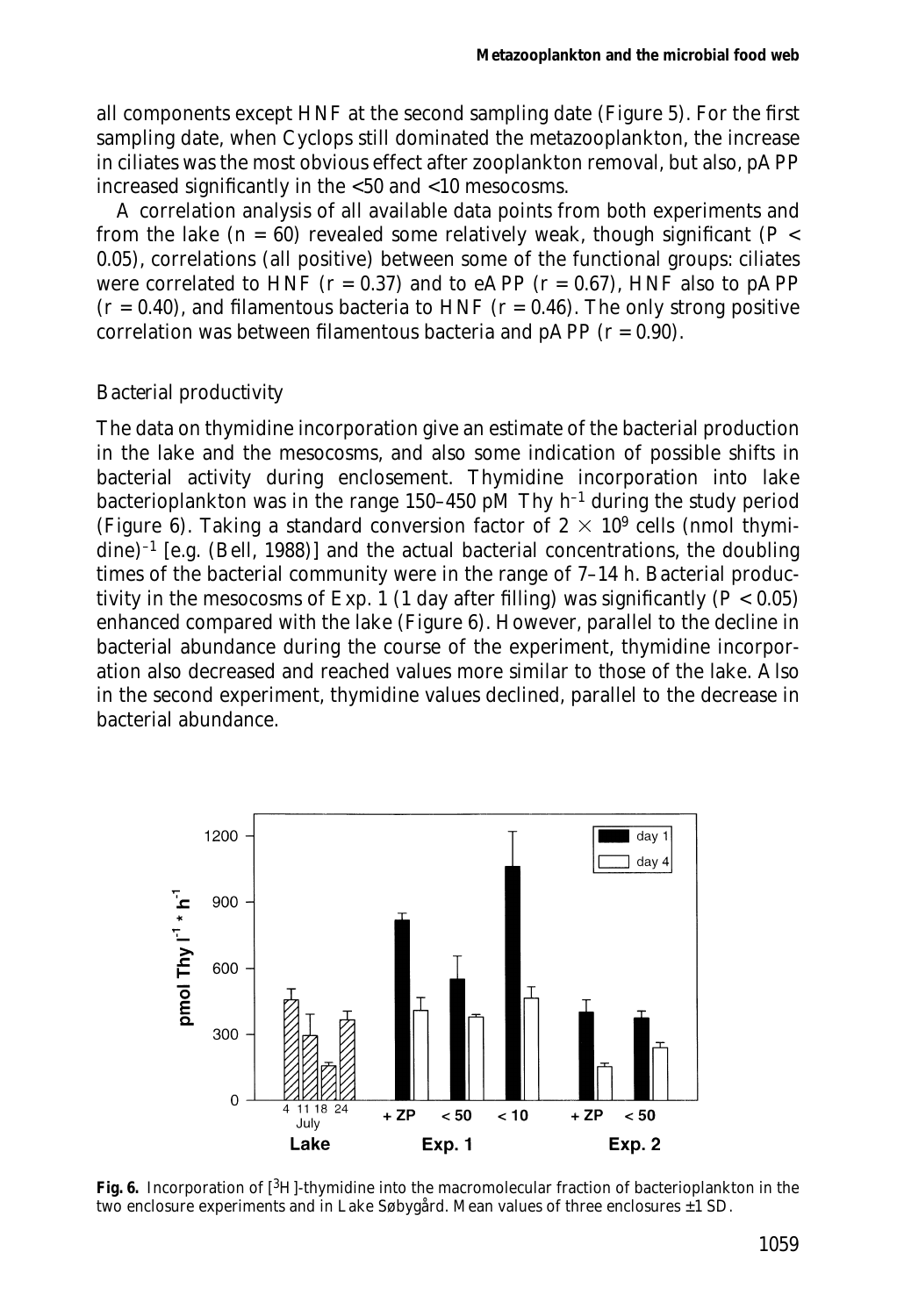# *Contribution of bacteria, APP and filamentous bacteria to picoplankton biomass*

The three different groups of prokaryotic picoplankton, heterotrophic single-cell bacteria, filamentous bacteria and picocyanobacteria (pAPP), were important functional groups of the microbial food web and contributed substantially to overall biomass as well as to the plankton dynamics in the lake and in the mesocosms. To illustrate the importance of these groups in terms of biomass, and with respect to their changes during shifts in zooplankton composition, we estimated, from measurements of cell dimensions, the total biovolume of pAPP, bacteria and filaments. As mean cell volumes we used 0.06 µm3 for heterotrophic bacteria and  $0.5 \mu m^3$  for pAPP, which were mean values from measurements on several dates. For filaments, we used the actually measured cell volumes (range from 0.8 to  $2.8 \mu m^3$ ). Major changes occurred in the contribution of the three different prokaryotic groups from the first to the second experimental period in the lake and in the mesocosms (Figure 7). Filamentous bacteria reached 44–77% of the biovolume of normal heterotrophic bacteria, whereas pAPP markedly exceeded the biomass of heterotrophic bacteria and made up more than 80% of total prokaryotic picoplankton biomass. In the experiments, pAPP and filamentous bacteria developed most strongly in <10, but differences were also visible between +ZP and <50 (Figure 7).



**Fig. 7.** Contribution of picocyanobacteria (pAPP), heterotrophic single-celled bacteria and filamentous bacteria to picoplankton biovolume in the lake and at the end of the experiments in the enclosures (mean values of three replicate enclosures).

1060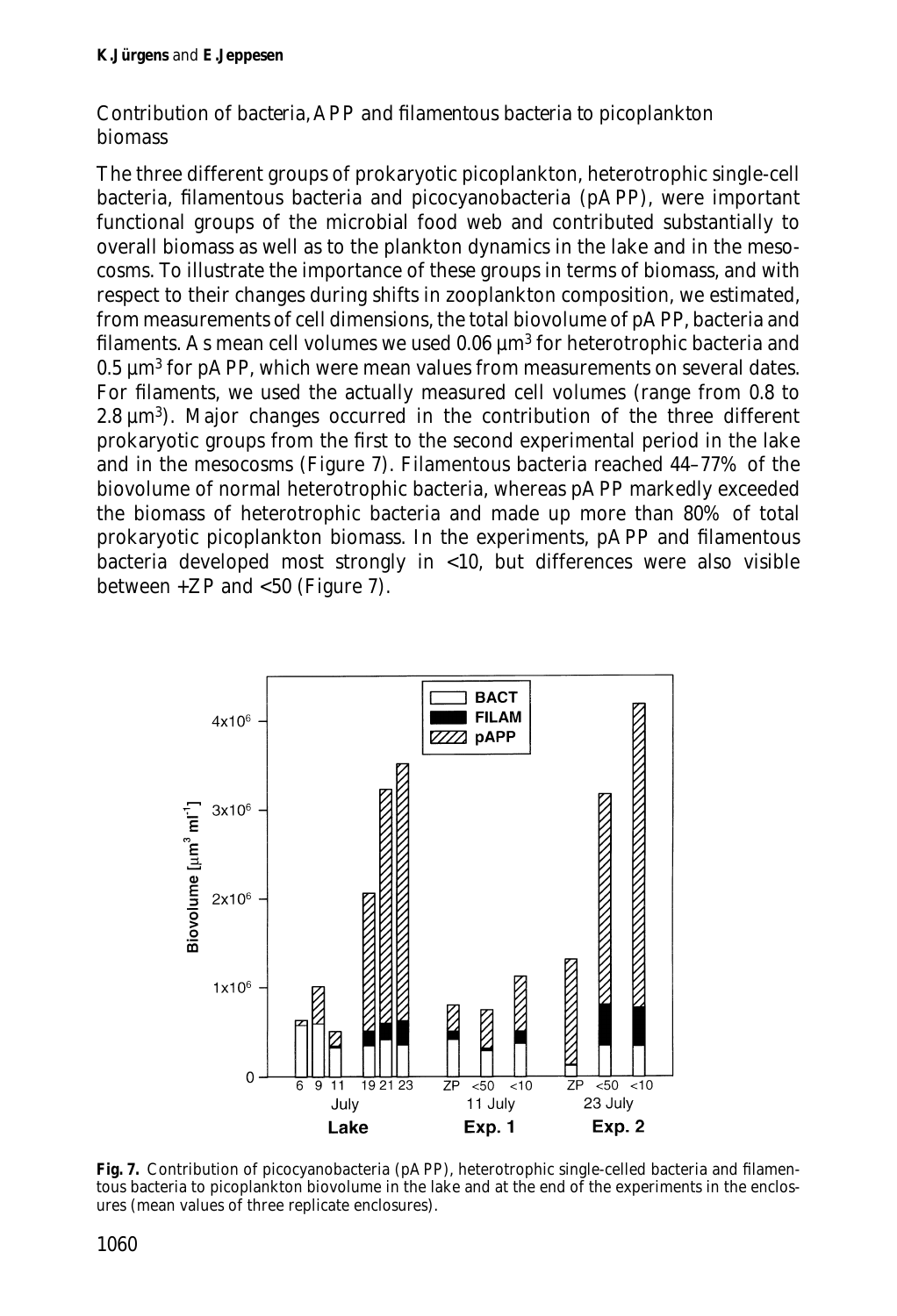#### *Filamentous bacteria during zooplankton maxima in previous years*

With our staining protocol and the fluorochrome SYTO 9 we were able to visualize filamentous bacteria and phytoplankton in samples fixed with acidic Lugol and stored for more than 15 years in the dark at room temperature. For several samples, which were about 5 years old at the time of the staining, we had numbers and mean length of filamentous bacteria determined from DAPI-preparations of formalin-fixed samples. In this case, the comparison of SYTO 9 staining with DAPI-preparations revealed that SYTO 9 yielded approximately 20–30% lower values.

For all three zooplankton groups, *Daphnia* spp., *Cyclops* spp. (mainly *C.vicinus*) and rotifers (mainly *Brachionus* spp., E.Jeppesen unpublished), samples from dates when they dominated the total biomass of the zooplankton assemblage were available. The examination of 37 Lugol samples, collected from 1984–1992, revealed significant differences in filament biovolume in relation to dominant zooplankton taxa (*P* < 0.01). Filamentous bacteria had much lower abundance and biovolume when *Daphnia* spp. dominated than in communities dominated by rotifers or cyclopoids (Figure 8). Although *Cyclops*-dominated situations had the highest mean number and biovolume of filaments, this was not significantly different from the rotifer dates due to the high variability of the data, especially of the rotifer-dominated dates. The mean filament biovolume determined from the old Lugol samples was within the range of data obtained from the mesocosm experiments in which we also found low values for the *Daphnia*dominated situation (end of Exp. 2 in +ZP), but high concentrations of filaments when *Cyclops* dominated (beginning of Exp. 2). Filament concentrations were substantially lower in the rotifer-dominated situation in Exp. 1 than in older samples of rotifer dominance. However, the rotifer-dominated situations of previous years showed the highest variation in filament numbers, ranging from



**Fig. 8.** Whisker box-plots of filamentous bacterial biovolume in Lugol-fixed samples from Lake Søbygård from the years 1984–1992, differentiated for dates when zooplankton composition was dominated either by rotifers, daphnids or cyclopoids to more than 80% (of biomass dry weight) and when total zooplankton biomass was  $>1$  mg dry wt  $l^{-1}$ .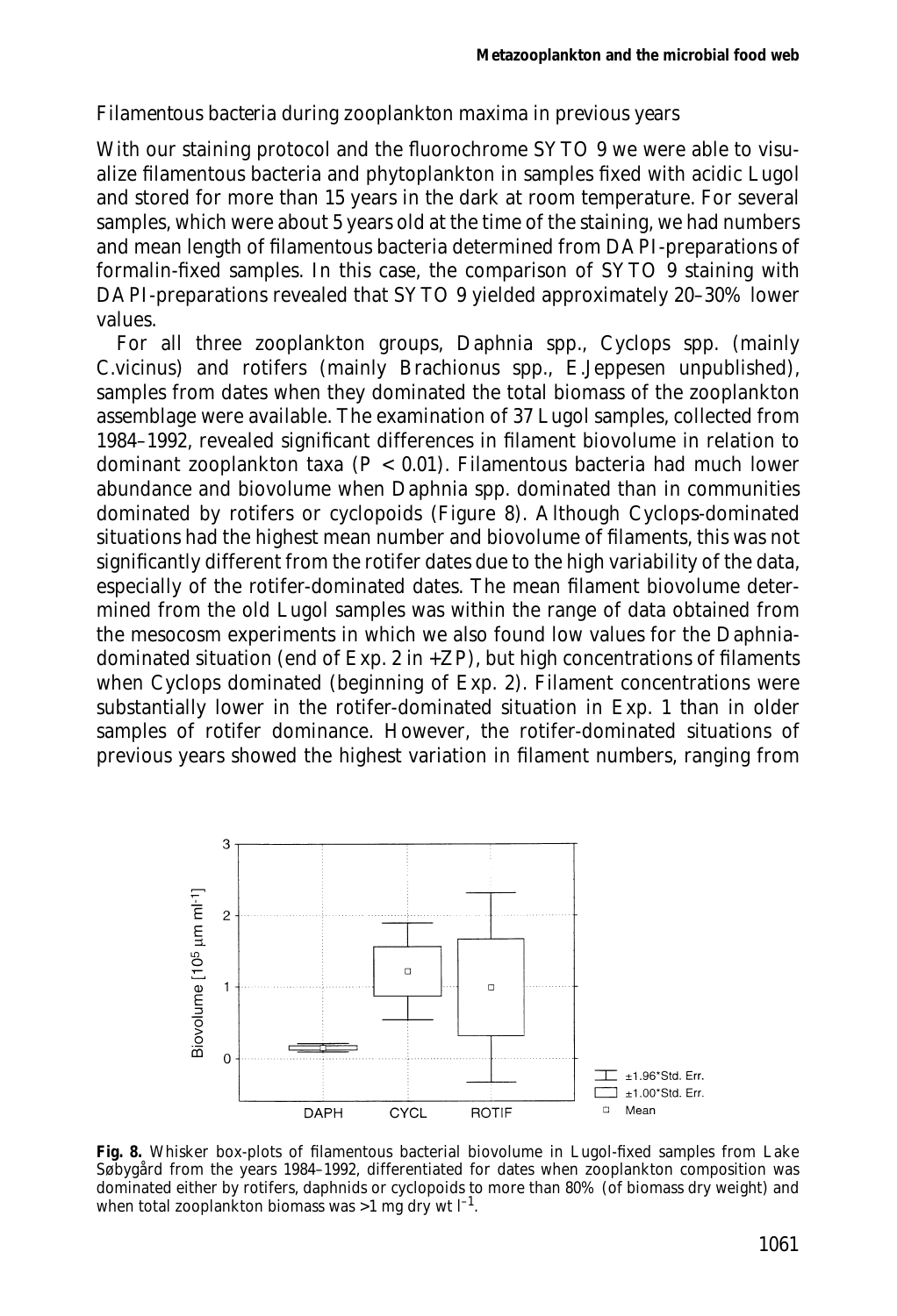very low to very high filament abundance, and therefore have the highest uncertainty regarding the influence of the zooplankton composition.

### **Discussion**

The field situation during our study resembled the typical summer succession known from previous years (Jeppesen *et al*., 1990), with a shift from rotifers to copepods and cladocerans, and an alternating sequence of phytoplankton blooms and collapses. Our experimental study covered the following successional sequences: (i) final stage of a rotifer-induced phytoplankton depression; (ii) collapse of the rotifer population probably due to predation and parasitism, strong population growth of *Cyclops vicinus*; (iii) phytoplankton bloom (mainly *Scenedesmus*) and population maxima of cyclopoid copepods; (iv) population increase of *Daphnia* spp. and probably the beginning of the next phytoplankton collapse.

The differently filled mesocosms had clearly contrasting zooplankton assemblages although rapid population growth, enabled by high food concentrations and high temperatures, resulted in shifts during the experimental period. We assumed that changes in the microbial food web structure which occurred parallel to a shift in metazooplankton composition were caused mainly by changes in predation impact. Together with the plankton dynamics in the lake, we used the responses in the mesocosms to infer some conclusions on the major trophic interactions and the coupling of microbial components to higher trophic levels.

Resource supply as the controlling mechanism (bottom-up) seemed improbable for the phagotrophic protozoans as pico- and nanoplankton concentrations were high and responses of the respective micro-organisms were generally rapid after changes in metazooplankton. Inorganic nutrients (P, N) were not limiting during the first experiment, but N-limitation might have had some influence on the phytoplankton succession during the second experiment (nitrate and ammonium were close to the detection limit).

# *Experiment 1: Impact of a rotifer-dominated zooplankton community*

The period of the first experiment (July 6–12) was characterized by a collapse of the large rotifer community, resulting in an overall low metazooplankton biomass (Figure 1). This seemed to have released all phototrophic and phagotrophic organisms from predation control during that week, and only bacterial numbers decreased, probably due to increased protozoan grazing. The large *Brachionus* population had produced not only a phytoplankton depression as in previous years (Jeppesen *et al*., 1990), but had also exerted some grazing pressure on small protozoans, indicated by the rapid response of ciliates and HNF after the rotifer collapse. The dominant ciliate species during our experimental period were smallsized forms (15–25  $\mu$ m), which are susceptible to microfiltration, and grasping rotifer species (Arndt, 1993; Gilbert and Jack, 1993; Thouvenot *et al*., 1999) as are HNF (Sanders *et al*., 1994; Jürgens *et al.*, 1996; Thouvenot *et al.*, 1999). The very high ciliate net growth rates in the range 1.5–2.3 day–1 (Jürgens *et al*., 1999b)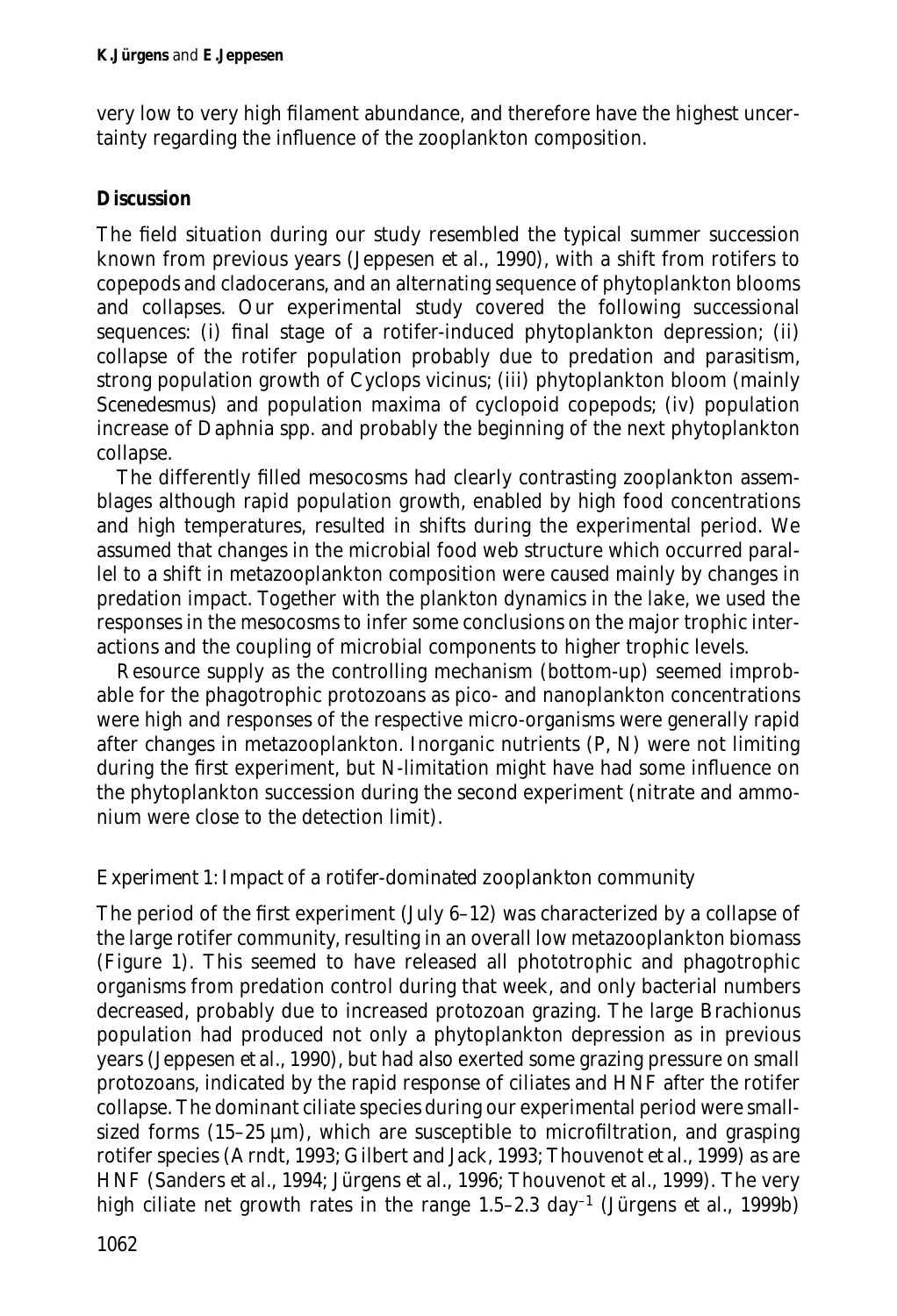were, however, sufficient to compensate for these grazing losses and could establish moderately high ciliate densities  $(100-130 \text{ ml}^{-1})$  even during the rotifer peak. Large, predatory ciliates showed the opposite pattern and declined, similarly to the rotifers. This could be due to predation by *Asplanchna* and the increasing *Cyclops* population, as large ciliates are most susceptible to grasping, selectively feeding rotifers and cyclopoid copepods (Gilbert and Jack, 1993; Wickham, 1995). Besides protozoans, APP also profited from the low metazooplankton biomass after the rotifer collapse and increased in numbers. Bacterivory by some of the occurring rotifer species (e.g. *Filinia longiseta, Brachionus angularis*) has been demonstrated (Starkweather *et al*., 1979; Ooms-Wilms *et al.*, 1995; Hwang and Heath, 1999) and the grazing efficiency on APP, which are 1-3  $\mu$ m in length, is probably higher than on heterotrophic bacteria.

The analysis of the responses in the experimental mesocosms was complicated by the fact that in +ZP, as in the lake, a collapse of the rotifers occurred, whereas the <50 mesocosms enabled a rapid population increase in small rotifer species (*Filinia* spp.) and in large, predatory ciliates. This resulted in a reversed situation, contrary to our expectations, with more suppression of nanoplankton (ciliates, eAPP) in <50 than in +ZP. The <10 mesocosms, in which rotifers were absent, showed the strongest increase in all phagotrophic and phototrophic organisms, indicating relief from grazing pressure.

The functional groups of the microbial food web, which showed the most significant differences between <50 and +ZP treatments, were ciliates and filamentous bacteria. Ciliates were probably suppressed in <50 because of the strong microzooplankton development (small rotifers, large, predatory ciliates). Filamentous bacteria, which are inedible for protozoans, have been shown to develop in eutrophic lakes in parallel with HNF (Jürgens and Stolpe, 1995; Sommaruga and Psenner, 1995) but might be promoted as grazing-resistant morphotypes, also from grazing pressure by ciliates (Shikano *et al*., 1990). For the higher filament numbers in <50, the underlying reasons are less obvious. Potential bacterial grazers (HNF, ciliates), which might have triggered the feedback response in the bacterial assemblage, were even less abundant than in +ZP. Only in <10 was the appearance of grazing-resistant filaments paralleled by a strong increase in protozoan numbers.

In summary, the rotifer-dominated metazooplankton seemed to have exerted only moderate, although significant, top-down control on the microbial food web, especially on small ciliates, HNF and APP. The decline in rotifers produced some cascading effects on the bacterial level, with a decreasing abundance of single cells and the appearance of grazing-resistant filaments. Furthermore, there was no indication that APP (prokaryotic or eukaryotic) were subject to significant grazing by protozoans as their concentrations increased parallel to those of ciliates and HNF (for example in <10). This is in contrast to observations in mesoeutrophic systems in which APP can be controlled by ciliates and HNF (Pernthaler *et al.*, 1996; Šimek *et al.*, 1997). Complex interactions within the micro- and nanozooplankton seem to be typical when larger metazooplankton are absent; then ciliates, which comprise different trophic levels, and rotifers often co-occur in high numbers (Sommaruga, 1995; E.Jeppesen, unpublished data).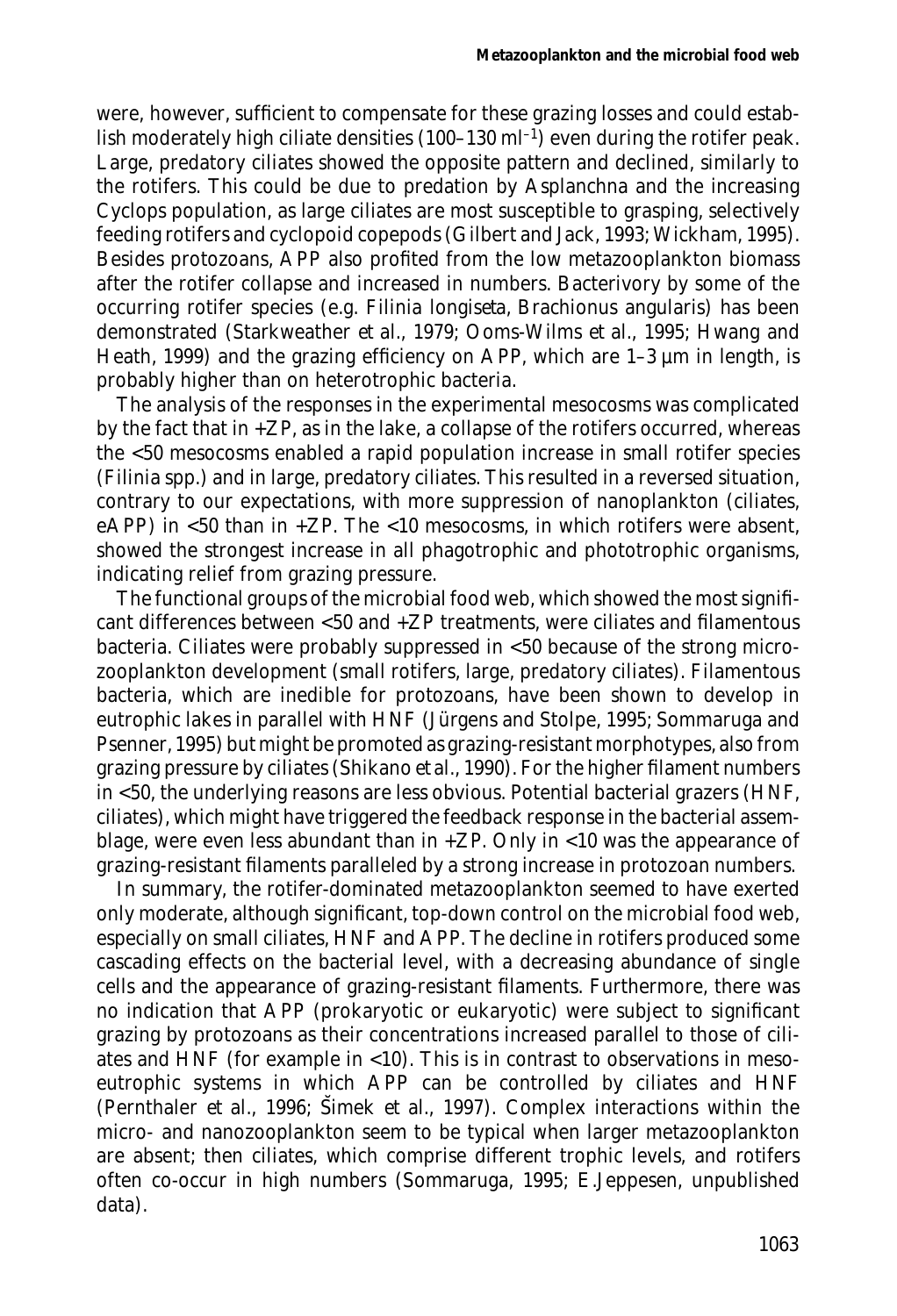# *Experiment 2: Impact of a* Cyclops- *and* Daphnia*-dominated zooplankton community*

The impact of metazooplankton on the microbial community (and the difference between +ZP and <50) was much more pronounced in the second experiment, but shifts here also occurred in the zooplankton composition, from dominance of cyclopoids to dominance of daphnids (Figure 1). The most obvious effect of the initial dominance of *Cyclops vicinus* was the very low level of ciliates  $\left( \langle 30 \text{ ml}^{-1} \rangle \right)$ despite high phytoplankton biomass. The very high grazing efficiency of *C.vicinus* and related cyclopoids on planktonic ciliates has been recently demonstrated (Wiackowski *et al.*, 1994; Wickham, 1995; Rabette *et al*., 1998). Experiment 2 (Figure 5) clearly demonstrated the strong *Cyclops* predation control of ciliates, as these showed a rapid increase after zooplankton removal in <50 (Figure 5). Only the smallest ciliates remained in the lake during the copepod peak, consisting nearly exclusively of *Urotricha* spp. 12–15 µm in length. HNF, which are not efficiently captured by cyclopoids (Jürgens *et al*., 1996), were at a relatively high level. Another major difference compared with the first experimental period was the high abundance of pAPP and filamentous bacteria, constituting the major portion of picoplankton biomass (Figure 7). Both groups appeared concomitantly with the increase in cyclopoids and the strong decline in ciliates. We can, however, only speculate about the underlying trophic links which triggered this shift. One possibility is that the strong predation control of ciliates by *C.vicinus* enabled higher HNF numbers and thereby, higher grazing pressure on heterotrophic, freeliving bacteria.

Towards the end of Exp. 2, the zooplankton was already dominated by *Daphnia*. This was reflected in the well-known top-down control on all components of the microbial food web (Jürgens, 1994): all functional groups examined showed a strong decline from the second to the last sampling date in the +ZP mesocosms. We suspect that fish predation in the lake prevented a high *Daphnia* biomass similar to that in +ZP and therefore, the effects on lower trophic levels were less pronounced in the lake at that time. The contribution of *Daphnia* spp. to zooplankton biomass in Lake Søbygård is highly linked to the abundance of planktivorous fish (roach, rudd) (Jeppesen *et al*., 1998), and fish density was at an intermediate level in 1994 (E.Jeppesen, unpublished data).

# *Role of autotrophic and heterotrophic picoplankton in Lake Søbygård*

Heterotrophic 'normal' bacteria, i.e., small, freely-dispersed cells, did not, in terms of cell number and biomass, constitute an important component in our mesocosm experiments. During the second half of the experimental period, pAPP alone significantly exceeded bacterial biomass (Figure 7). From an estimation of total phytoplankton (based on Chl *a*) and bacterial (based on biovolume) biomass, we estimated the bacteria:phytoplankton biomass ratio. It was 0.2–0.3 during the phytoplankton depression at the beginning of the first experiment, and ~0.02 during the phytoplankton bloom of the second experimental period.

From 8 years of seasonal studies in Lake Søbygård, it has become evident that only a small fraction of phytoplankton is channelled through bacterioplankton,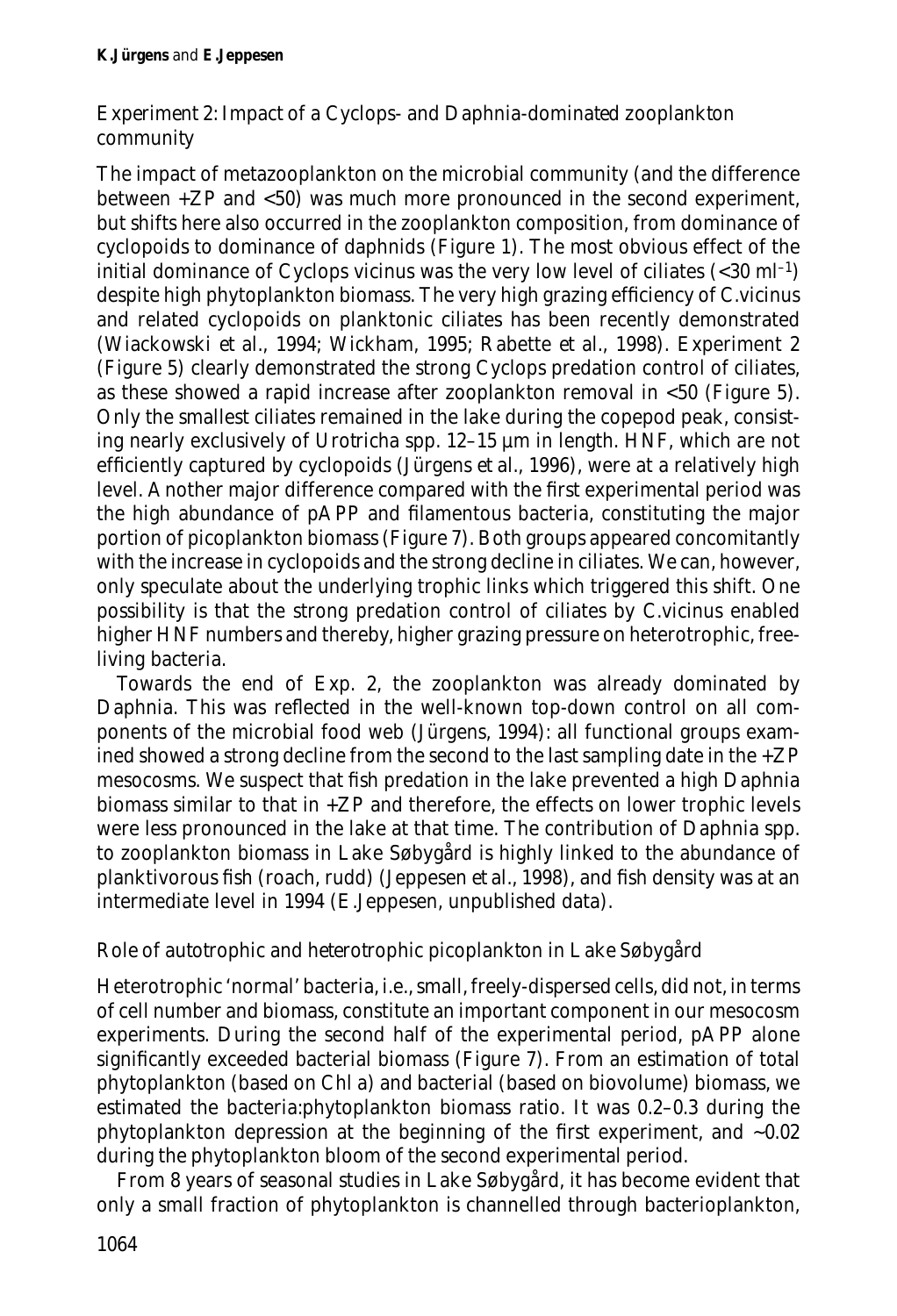with a bacterial to phytoplankton production ratio of only 2–8% during summer (Jeppesen *et al*., 1997a). It seems to be a general trend that the bacteria:phytoplankton ratios decrease with increasing trophy of the system, and that bacterial biomass is generally small compared with phytoplankton biomass in hypertrophic systems (Robarts *et al*., 1994; Sommaruga and Robarts, 1997). The underlying reasons for this pattern are not known. In our study, we suspect that predation was a major controlling factor for bacterial abundance as bacterial productivity was very high (Figure 6). TdR incorporation was mostly >300 pmol  $l^{-1}$  h<sup>-1</sup>, which corresponds to a production of  $>15$  mg C l<sup>-1</sup> h<sup>-1</sup>, and is thus among the highest values measured for hypertrophic lakes (Sommaruga and Robarts, 1997). Despite this high productivity, bacterial abundance remained relatively constant throughout the study period and showed much fewer fluctuations than the other components of the microbial food web. This confirms previous studies in Lake Søbygård which showed that a significant variation in phytoplankton biomass and production is not reflected by similar changes for bacterioplankton (Jeppesen *et al*., 1997).

Filamentous bacteria constituted an important fraction of the bacterioplankton, reaching 50 to >70% of the biomass of normal, single bacterial cells in the lake which they even exceeded in the mesocosms  $(<50, <10$ ) of Exp. 2. High biomass of filamentous bacteria has been found in other eutrophic lakes (Jürgens and Stolpe, 1995; Sommaruga and Psenner, 1995) and was generally correlated with increased grazing pressure by bacterivorous protists. The appearance of filamentous bacteria can be caused by the phenotypic plasticity of certain strains already present (Hahn *et al*., 1999) but can also involve a strong alteration of the bacterial community structure (Jürgens *et al*., 1999a). Filament formation is a very effective defence mechanism against phagotrophic protists (Hahn *et al*., 1999) but not against daphnids (Jürgens *et al*., 1994). Evidence of a predation-triggered shift towards filamentous bacteria comes from the peaks in HNF and ciliates which preceded the filament bloom. The significant, but relatively weak, correlation of filamentous bacteria with HNF  $(r = 0.46)$  indicates that the functional relationship is not as clear as in previous studies (Jürgens *et al.*, 1994; Jürgens and Stolpe, 1995). Bacterivory by some of the ciliate species might contribute as well to the selection pressure towards grazing-resistant forms (Shikano *et al.*, 1990). The differential responses of filaments in our manipulated mesocosms implies, however, that filamentous bacteria might be a sensitive indicator of certain food web constellations and of changes in food web structure. This is also corroborated by the enumeration of filamentous bacteria in Lugol samples from previous years (Figure 8). The fact that filaments occur predominantly during population maxima of cyclopoid copepods might be interpreted as a trophic cascade in the following sense: *Cyclops* dominance results in efficient predation control of ciliates but not of HNF, which can develop maximum concentrations. This in turn enhances the grazing pressure on bacteria, and filamentous bacteria appear as grazing-resistant forms. We need to know more about the ecological role and underlying regulating mechanisms of filamentous bacteria, as they are an important component and probably stabilize a high bacterial biomass, even under enhanced grazing pressure in productive systems.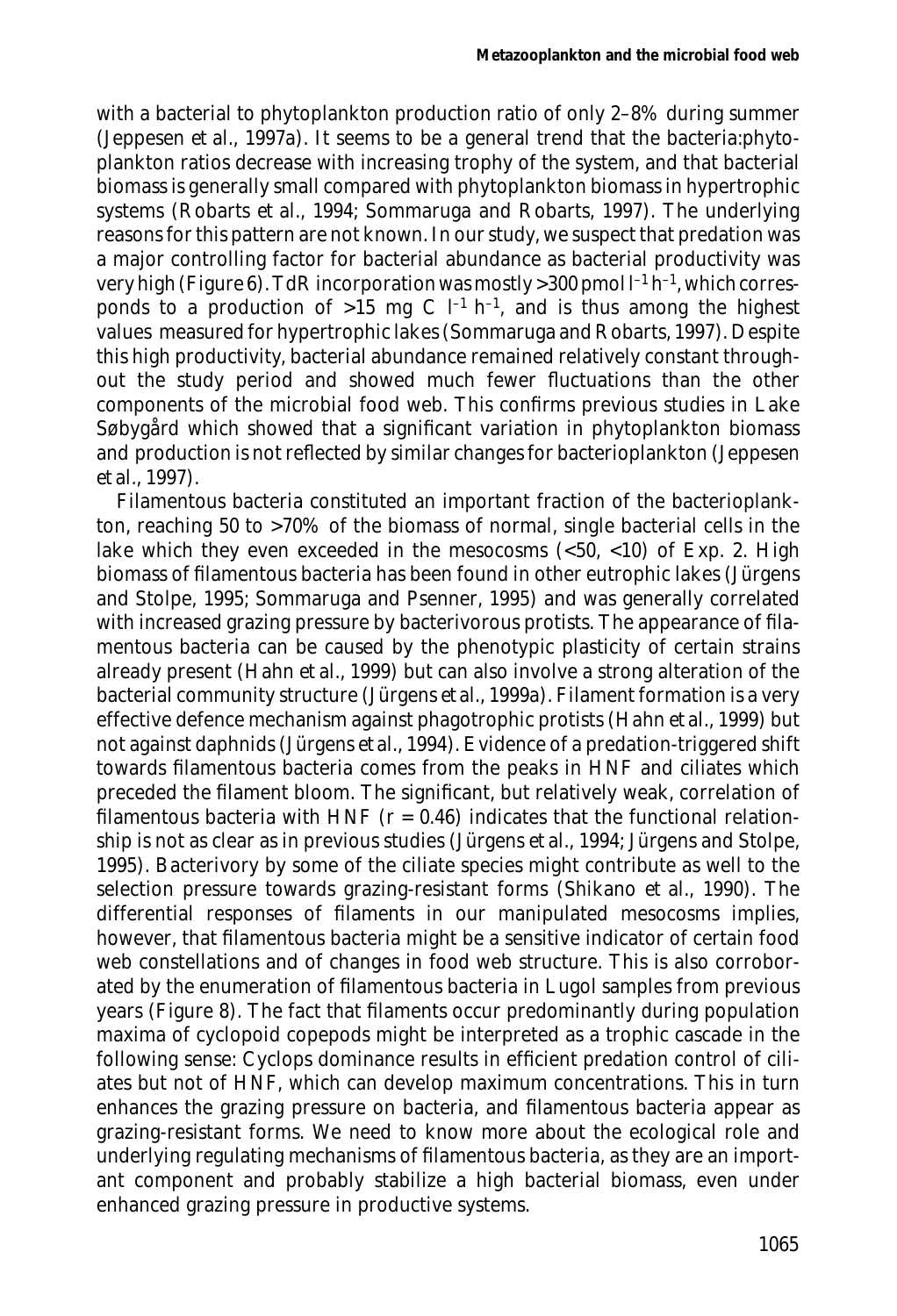The abundance of APP, first eukaryotic and later prokaryotic cells, in Lake Søbygård is among the highest reported in the literature (Sommaruga and Robarts, 1997). APP such as *Synechococcus*-like cells are known to be important primary producers in more oligotrophic systems [see reviews by (Stockner and Antia, 1986; Weisse, 1993)], but less is known about their ecological role in highly eutrophic systems. Several investigations have shown that the relative contribution of APP to total phytoplankton biomass decreases with increasing trophy (Søndergaard, 1991). However, as Sommaruga and Robarts (Sommaruga and Robarts, 1997) pointed out in their review, we presently have only few data on picophytoplankton in hypertrophic lakes and there is no consistent trend, as hypertrophic systems seem to have either very low or very high APP concentrations (Carrick and Schelske, 1997; Vörös *et al*., 1998). One difference compared with many other hypertrophic lakes is that most of the Danish, shallow, eutrophied lakes are dominated by green algae instead of blue-greens (Jensen *et al*., 1994).

The strongest correlation of microbial components found during our study was the positive correlation between pAPP and filamentous bacteria. As a comparable relationship was found in another mesocosm study from nearby eutrophic Lake Stigsholm (Jürgens and Jeppesen, 1998), we plotted both relationships in Figure 9. The data from Lake Stigsholm were obtained from large littoral mesocosms with and without macrophytes (Jeppesen *et al*., in preparation) and also included *Daphnia-*dominated situations with very low pAPP abundance. Thus, they comprised a wider range of pAPP concentrations than Lake Søbygård and the log-log relationship had a much steeper increase. However, both relationships



**Fig. 9.** Relationship between log-transformed data of filamentous bacteria (biovolume) and prokaryotic autotrophic picoplankton (pAPP) for Lake Søbygård (log<sub>10</sub> pAPP = 3.17 + 0.62 log<sub>10</sub> FIL,  $r^2$  = 0.81, *P* < 0.05) and Lake Stigsholm (log<sub>10</sub> pAPP = -1.46 + 1.41  $\log_{10}$  FIL,  $r^2 = 0.81$ , *P* < 0.05).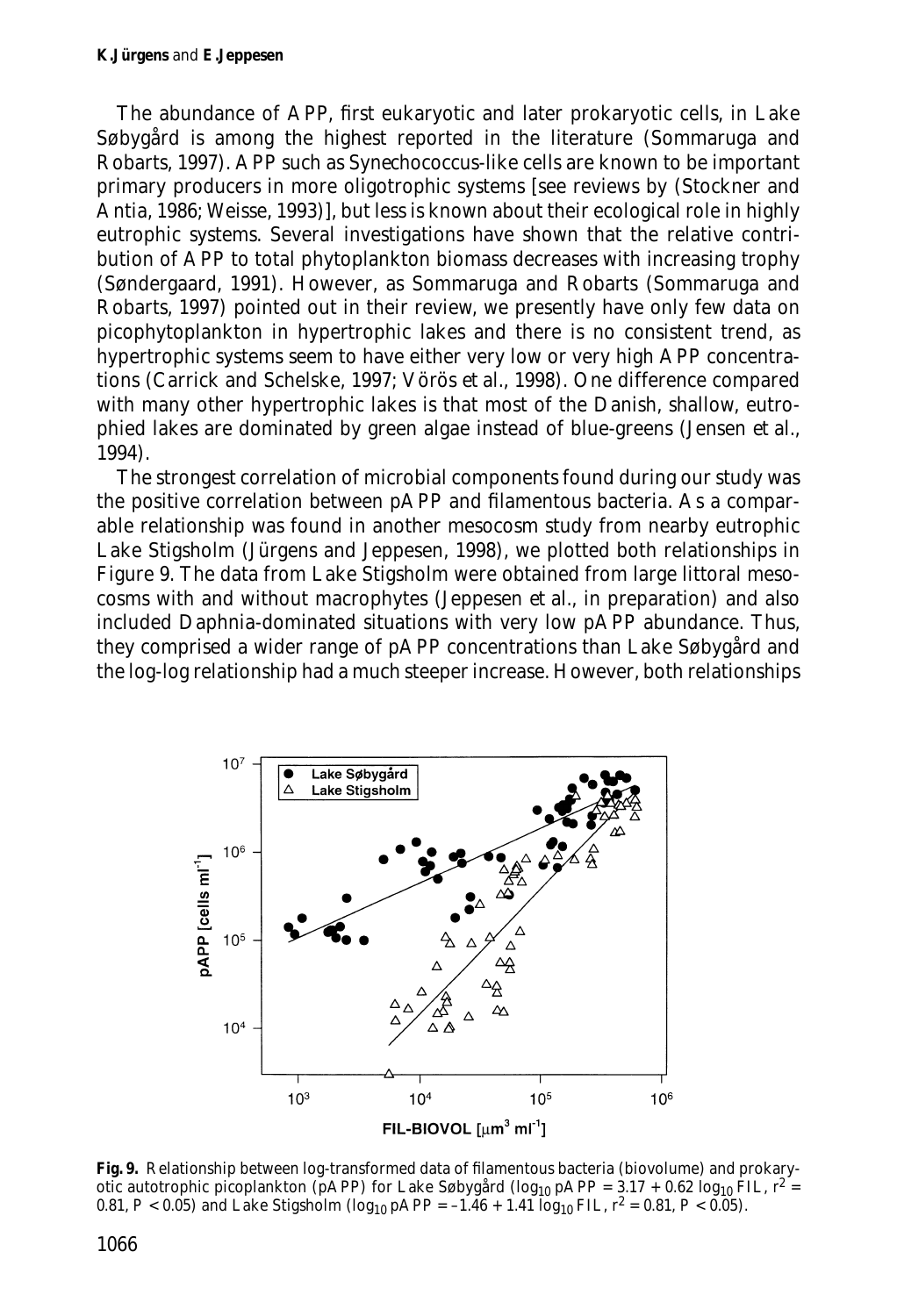have a high correlation coefficient, are highly significant and merge at comparable maximum values of APP and filamentous bacterial biovolume.

Picocyanobacteria have been reported to be ingested efficiently by phagotrophic protozoans (Pernthaler *et al.*, 1996; Simek *et al.*, 1997). However, from laboratory experiments, there is also evidence of inferior food quality of *Synechococcus* for protozoans (Caron *et al*., 1991) and from feeding studies with mesozooplankton, the poor nutritional value (DeMott and Müller-Navarra, 1997) and sometimes even toxic effects of picocyanobacteria, is well known. The strong correlation of pAPP and filamentous bacteria, and the fact that pAPP abundance was not affected by increased ciliate or HNF numbers in the experiments (in contrast to heterotrophic bacteria), suggests that they are not efficiently grazed by protists. Only when *Daphnia* developed in larger numbers in Experiment 2 did pAPP strongly decline (Figure 5). *Synechococcus* and related genera comprise a high genetic and ecological diversity (Postius *et al*., 1996) and it is too early to generalize from a single study on their general ecological role and their fate in the planktonic food web.

Predation has been shown to be the most important structuring force in shallow eutrophic lakes, including Lake Søbygård (Jeppesen *et al.*, 1997b, 1998), and predatory interactions between fish, zooplankton and phytoplankton determine the structure of the classical grazing food chain. The microbial food web is connected mainly via the different grazing pattern of the metazooplankton. This study illustrates that the importance of cascading effects on the microbial community depends on which components of the microbial food web we are considering. Although our knowledge is still preliminary, it seems to be evident that phagotrophic protozoans, auto- and heterotrophic picoplankton differ strongly in their response to changes at higher trophic levels. Whereas the cascading effects of the different zooplankton communities on bacterial abundance or productivity seem to be relatively modest and much less significant than on phytoplankton (Jeppesen *et al*., 1997a), effects on bacterial community structure (indicated by filamentous bacteria), on autotrophic picoplankton and on protozoans are most likely fairly strong. As for zooplankton, the predation impact and cascading effects would probably be even more visible if we were able to consider more of the heterogeneity and the species composition of pico- and nanoplankton in food web studies.

### **Acknowledgements**

The assistance of the technical staff of the National Environmental Research Institute, Silkeborg, is gratefully acknowledged. KJ was supported by a DANVIS grant from the Danish Research Academy and EJ by the Danish Natural Science Research Council (grant 9601711).

### **References**

Arndt,H. (1993) Rotifers as predators on components of the microbial web (bacteria, heterotrophic flagellates, ciliates)—a review. *Hydrobiologia*, **255/256**, 231–246.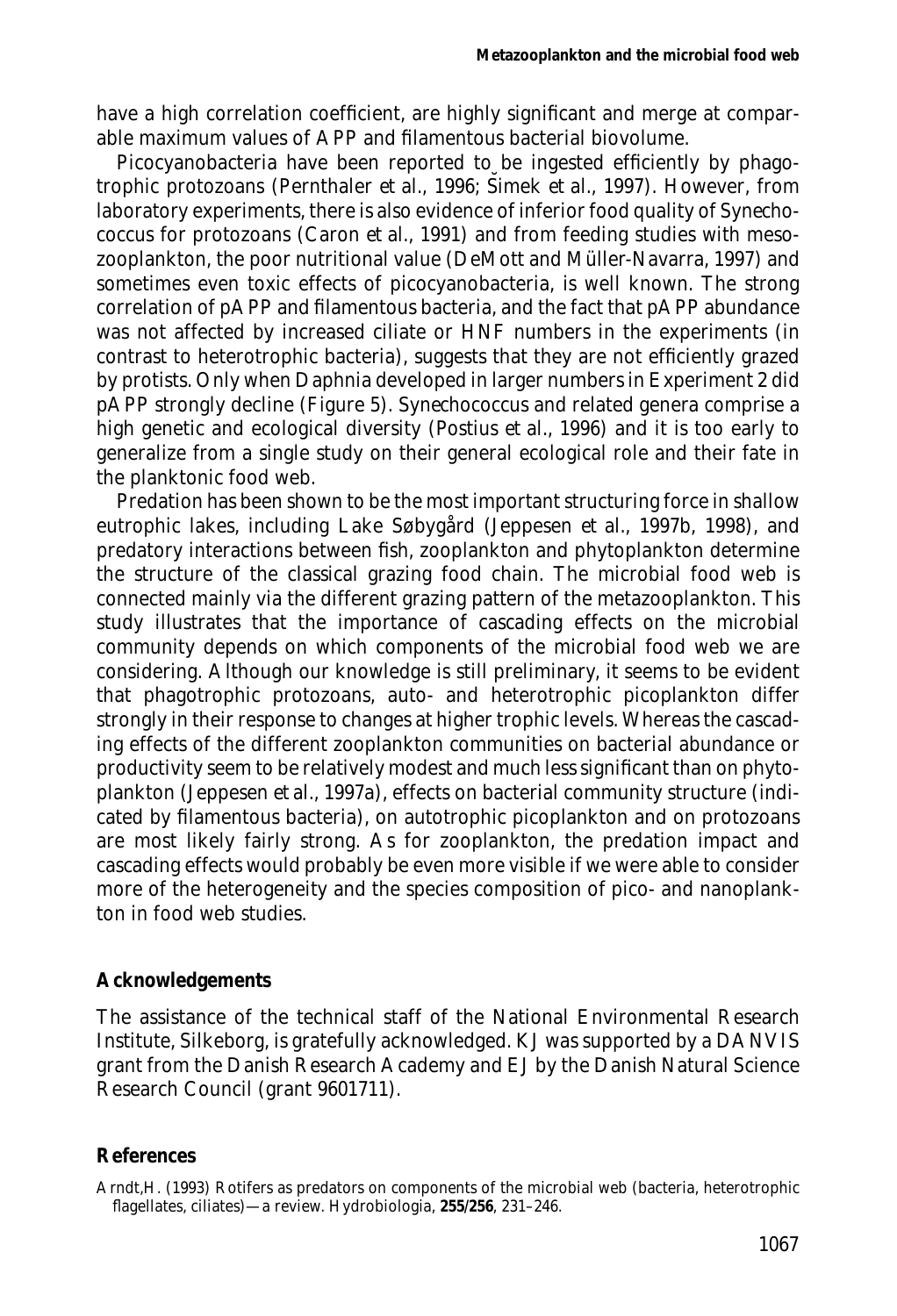- Bell,R. (1988) Thymidine incorporation and estimates of bacterioplankton production: Are the conversion factors valid? *Arch. Hydrobiol. Beih. Ergebn. Limnol*., **31**, 163–171.
- Bottrell,H.H., Duncan,A., Gliwicz,Z.M., Grygierek,E., Herzig,A., Hillbricht-Ilkowska,A., Kurasawa,H., Larsson,P. and Weglenska,T. (1976) A review of some problems in zooplankton production studies. *Norw. J. Zool*., **24**, 419–456.
- Brett,M.T., Wiackowski,K., Lubnow,F.S., Müller-Solger,A., Elser,J.J. and Goldman,C.R. (1994) Species-dependent effects of zooplankton on planktonic ecosystem processes in Castle Lake, California. *Ecology*, **75**, 2243–2254.
- Burns,C.W. and Gilbert,J.J. (1993) Predation on ciliates by freshwater calanoid copepods: Rates of predation and relative vulnerabilities of prey. *Freshwater Biol*., **30**, 377–393.
- Burns,C.W. and Schallenberg,M. (1996) Relative impacts of copepods, cladocerans and nutrients on the microbial food web of a mesotrophic lake. *J. Plankton Res.*, **18**, 683–714.
- Caron,D.A., Lim,E.L., Miceli,G., Waterbury,J.B. and Valois,F.W. (1991) Grazing and utilization of chroococcoid cyanobacteria and heterotrophic bacteria by protozoa in laboratory cultures and a coastal plankton community. *Mar. Ecol. Prog. Ser*., **76**, 205–217.
- Carrick,H.J. and Schelske,C.L. (1997) Have we overlooked the importance of small phytoplankton in productive waters? *Limnol. Oceanogr*., **42**, 1613–1621.
- Christoffersen,K., Riemann,B., Klysner,A. and Søndergaard,M. (1993) Potential role of fish predation and natural populations of zooplankton in structuring a plankton community in eutrophic lake water. *Limnol. Oceanogr*., **38**, 561–573.
- DeMott,W.R. and Müller-Navarra,D.C. (1997) The importance of highly unsaturated fatty-acids in zooplankton nutrition—evidence from experiments with *Daphnia*, a cyanobacterium and lipid emulsions. *Freshwater Biol.*, **38**, 649–664.
- Gilbert,J.J. and Jack,J.D. (1993) Rotifers as predators on small ciliates. *Hydrobiologia*, **255/256**, 247–254.
- Hahn,M.W., Moore,E.R.B. and Höfle,M.G. (1999) Bacterial defence mechanism of filament formation against flagellate grazing is growth rate-controlled in bacteria of different phyla. *Appl. Environ. Microbiol*., **65**, 25–35.
- Hansen,A.M. and Jeppesen,E. (1992) Life cycle of *Cyclops vicinus* in relation to food availability, predation, diapause and temperature. *J. Plankton Res*., **14**, 591–605.
- Hwang,S.J. and Heath,R.T. (1999) Zooplankton bacterivory at coastal and offshore sites of Lake Erie. *J. Plankton Res*., **21**, 699–719.
- Jensen,J.P., Jeppesen,E., Olrik,K. and Kristensen,P. (1994) Impact of nutrients and physical factors on the shift from cyanobacterial to chlorophyte dominance in shallow Danish lakes. *Can. J. Fish. Aquat. Sci.*, **51**, 1692–1699.
- Jeppesen,E., Søndergaard,M., Sortkjflr,O., Mortensen,E. and Kristensen,P. (1990) Interactions between phytoplankton, zooplankton and fish in a shallow, hypertrophic lake: a study of phytoplankton collapses in Lake Søbygård, Denmark. *Hydrobiologia*, **191**, 149–164.
- Jeppesen,E., Søndergaard,M., Jensen,J.P., Mortensen,E. and Sortkjær,O. (1996) Fish-induced changes in zooplankton grazing on phytoplankton and bacterioplankton—a long-term study in shallow hypertrophic Lake Søbygård. *J. Plankton Res*., **18**, 1605–1625.
- Jeppesen,E., Erlandsen,M. and Søndergaard,M. (1997a) Can simple empirical equations describe the seasonal dynamics of bacterioplankton in lakes: An eight-year study in shallow hypertrophic and biologically highly dynamic Lake Søbygård, Denmark. *Microb. Ecol*., **34**, 11–26.
- Jeppesen,E., Jensen,J.P., Søndergaard,M., Lauridsen,T., Pedersen,L.J. and Jensen,L. (1997b) Topdown control in freshwater lakes: The role of nutrient state, submerged macrophytes and water depth. *Hydrobiologia*, **342/343**, 151–164.
- Jeppesen,E., Søndergaard,M., Jensen,J.P., Mortensen,E., Hansen,A.-M. and Jørgensen,T. (1998) Cascading trophic interactions from fish to bacteria and nutrients after reduced sewage loading: a 18 year study of a shallow hypertrophic lake. *Ecosystems*, **1**, 250–267.
- Jumars,P.A., Penry,D.L., Baross,J.A., Perry,M.J. and Frost,B.W. (1989) Closing the microbial loop: Dissolved carbon pathway to heterotrophic bacteria from incomplete ingestion, digestion and absorption in animals. *Deep-Sea Res*., **36**, 483–495.
- Jürgens,K. (1994) Impact of *Daphnia* on planktonic microbial food webs—A review. *Mar. Microb. Food Webs*, **8**, 295–324.
- Jürgens,K. and Jeppesen,E. (1998) Cascading effects on microbial food web structure in a dense macrophyte bed. In Jeppesen,E., Søndergaard,M., Søndergaard,M. and Christoffersen,K. (eds), *The Structuring Role Of Submerged Macrophytes In Lakes*. Springer-Verlag, New York, pp. 262–273.
- Jürgens,K. and Stolpe,G. (1995) Seasonal dynamics of crustacean zooplankton, heterotrophic nanoflagellates and bacteria in a shallow, eutrophic lake. *Freshwater Biol*., **33**, 27–38.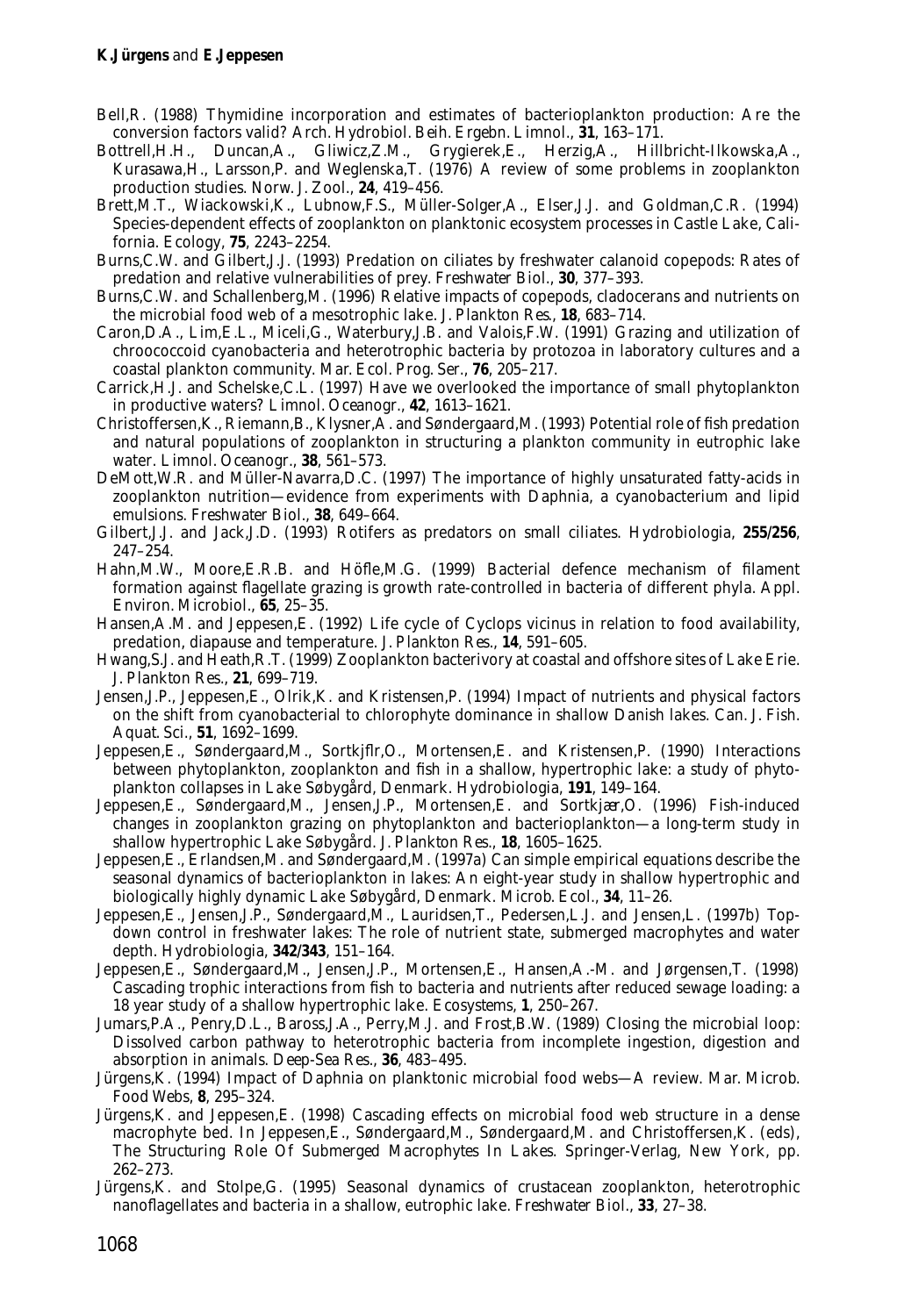- Jürgens,K., Arndt,H. and Rothhaupt,K.O. (1994) Zooplankton-mediated changes of bacterial community structure. *Microb. Ecol*., **27**, 27–42.
- Jürgens,K., Wickham,S.A., Rothhaupt,K.O. and Santer,B. (1996) Feeding rates of macro- and microzooplankton on heterotrophic nanoflagellates. *Limnol. Oceanogr.*, **41**, 1833–1839.
- Jürgens,K., Pernthaler,J., Schalla,S. and Amann,R. (1999a) Morphological and compositional changes in a planktonic bacterial community in response to enhanced protozoan grazing. *Appl. Environ. Microbiol*., **65**, 1241–1250.
- Jürgens,K., Skibbe,O. and Jeppesen,E. (1999b) Impact of metazooplankton on the composition and population dynamics of planktonic ciliates in a shallow, hypertrophic lake. *Aquat. Microb. Ecol*., **17**, 61–75.
- Ooms-Wilms,A.L., Postema,G. and Gulati,R.D. (1995) Evaluation of bacterivory of *Rotifera* based on measurements of *in situ* ingestion of fluorescent particles, including some comparisons with *Cladocera*. *J. Plankton Res*., **17**, 1057–1077.
- Pace,M.L. and Funke,E. (1991) Regulation of planktonic microbial communities by nutrients and herbivores. *Ecology*, **72**, 904–914.
- Pace,M.L., McManus,G.B. and Findlay,S.E.G. (1990) Planktonic community structure determines the fate of bacterial production in a temperate lake. *Limnol. Oceanogr*., **35**, 795–808.
- Pace,M.L., Cole,J.J. and Carpenter,S.R. (1998) Trophic cascades and compensation—differential responses of microzooplankton in whole-lake experiments. *Ecology*, **79**, 138–152.
- Pernthaler, J., Simek, K., Sattler, B., Schwarzenbacher, A., Bobkova, J. and Psenner, R. (1996) Shortterm changes of protozoan control on autotrophic picoplankton in an oligo-mesotrophic lake. *J. Plankton Res*., **18**, 443–462.
- Porter,K.G. and Feig,Y.S. (1980) The use of DAPI for identifying and counting aquatic microflora. *Limnol. Oceanogr*., **25**, 943–947.
- Porter,K.G., Paerl,H., Hodson,R., Pace,M., Priscu,J., Riemann,B., Scavia,D. and Stockner,J. (1988) Microbial interactions in lake food webs. In Carpenter,S.R. (ed.), *Complex Interactions in Lake Communities*. Springer-Verlag, New York, pp. 209–227.
- Postius,C., Ernst,A., Kenter,U. and Böger,P. (1996) Persistence and genetic diversity among strains of phycoerythrin-rich cyanobacteria from the picoplankton of Lake Constance. *J. Plankton Res*., **18**, 1159–1166.
- Rabette,C., Thouvenot,A. and Lair,N. (1998) Laboratory experiments on trophic relationships and remote detection between two ciliates and *Cyclops vicinus*. *Hydrobiologia*, **374**, 157–167.
- Riemann,B. (1985) Potential importance of fish predation and zooplankton grazing on natural populations of freshwater bacteria. *Appl. Environ. Microbiol.*, **50**, 187–193.
- Riemann,B. and Christoffersen,K. (1993) Microbial trophodynamics in temperate lakes. *Mar. Microb. Food Webs*, **7**, 69–100.
- Robarts,R.D., Arts,M.T., Evans,M.S. and Waiser,M.J. (1994) The coupling of heterotrophic bacterial and phytoplankton production in a hypertrophic, shallow prairie lake. *Can. J. Fish. Aquat. Sci*., **51**, 2219–2226.
- Sanders,R.W. and Wickham,S.A. (1993) Planktonic protozoa and metazoa: Predation, food quality and population control. *Mar. Microb. Food Webs*, **7**, 197–223.
- Sanders,R.W., Caron,D.A. and Berninger,U.-G. (1992) Relationships between bacteria and heterotrophic nanoplankton in marine and fresh waters: an inter-ecosystem comparison. *Mar. Ecol. Prog. Ser*., **86**, 1–14.
- Sanders,R.W., Leeper,D.A., King,C.H. and Porter,K.G. (1994) Grazing by rotifers and crustacean zooplankton on nanoplanktonic protists. *Hydrobiologia*, **288**, 167–181.
- Shikano,S., Luckinbill,L.S. and Kurihara,Y. (1990) Changes of traits in a bacterial population associated with protozoan predation. *Microb. Ecol*., **20**, 75–84.
- Sieburth,J.M. and Estep,K.W. (1985) Precise and meaningful terminology in marine microbial ecology. *Mar. Microb. Food Webs*, **1**, 1–16.
- S˘imek,K., Hartman,P., Nedoma,J., Pernthaler,J., Springmann,D., Vrba,J. and Psenner,R. (1997) Community structure, picoplankton grazing and zooplankton control of heterotrophic nanoflagellates in a eutrophic reservoir during the summer phytoplankton maximum. *Aquat. Microb. Ecol*., **12**, 49–63.
- Sommaruga,R. (1995) Microbial and classical food webs: A visit to a hypertrophic lake. *FEMS Microb. Ecol*., **17**, 257–270.
- Sommaruga,R. and Psenner,R. (1995) Permanent presence of grazing-resistant bacteria in a hypertrophic lake. *Appl. Environ. Microbiol*., **61**, 3457–3459.
- Sommaruga,R. and Robarts,R.D. (1997) The significance of autotrophic and heterotrophic picoplankton in hypertrophic ecosystems. *FEMS Microb. Ecol*., **24**, 187–200.